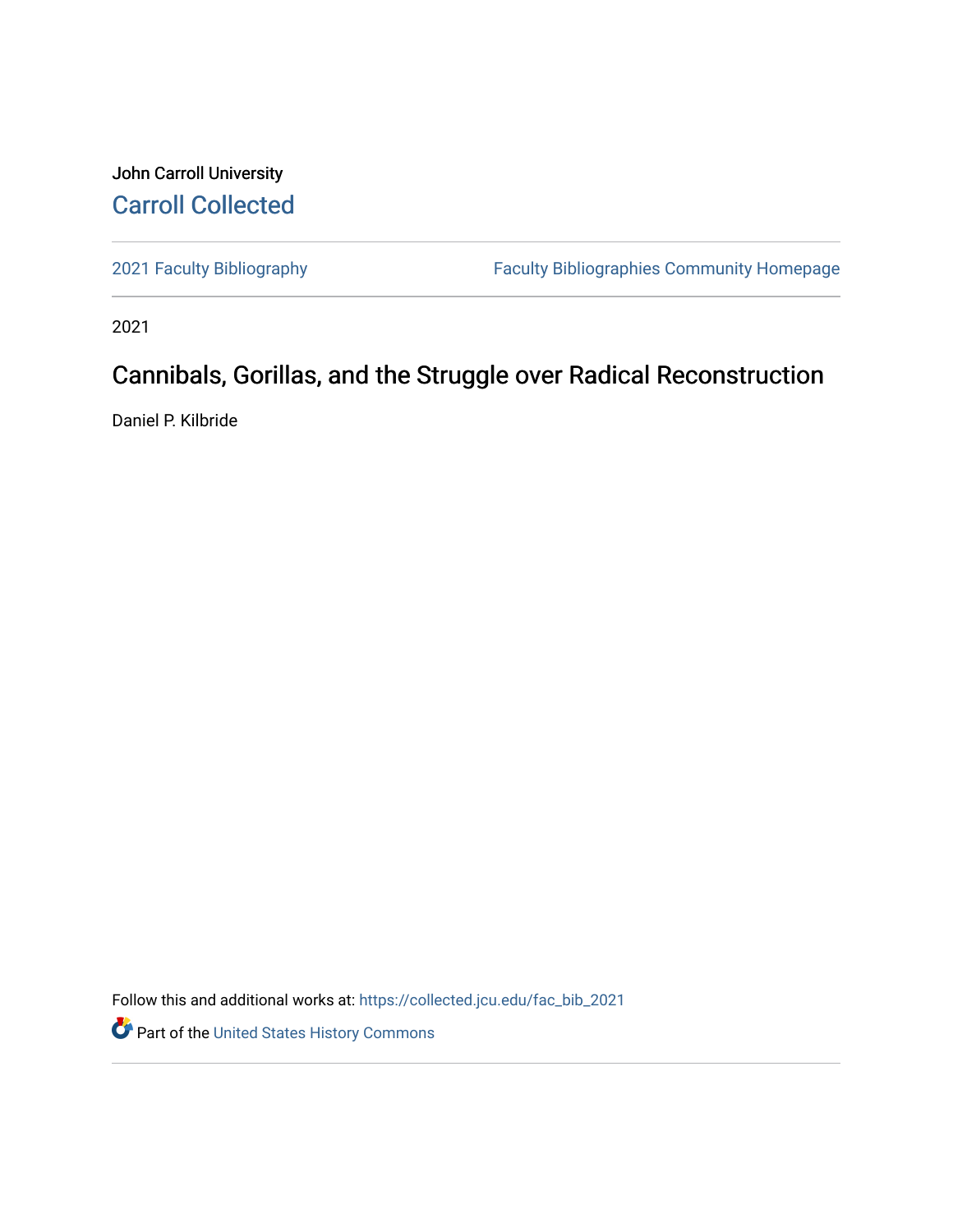## **Cannibals, Gorillas, and the Struggle over Radical Reconstruction**

## DANIEL P. KILBRIDE

During Reconstruction, proponents for black citizenship had to overcome the practically universal assumption among Northern whites that African Americans lacked the moral and intellectual attainments necessary to wield political power responsibly. The glorious record of black military service in maintaining the Union and destroying slavery went a long way toward alleviating those fears. The performance of black soldiers in blue vindicated Frederick Douglass's prediction that "no power on earth [could] deny that he has earned the right to citizenship." W. E. B. Du Bois observed that blacks' peacetime employments did not dent the wall of Northern prejudice. "But when he rose and fought and killed, the whole nation with one voice proclaimed him a man and a brother. Nothing else made Negro citizenship conceivable, but the record of the Negro soldier as a fighter."1 Military service did not alone testify to African Americans' merits, however. In the late 1850s, prejudice against color encountered a sudden, powerful challenge: a flood of African travel accounts that the press and public received with widespread acclaim. Those books provided Americans with favorable accounts of African character and intellect. Their authors possessed unimpeachable reputations as missionaries or men of science. Their implicit or often explicit attack on the foundations of antiblack racism could not be dismissed as the ramblings of mawkish

1. "Enlistment of Colored Men," *Douglass' Monthly,* Aug. 1863, 850; W. E. B. Du Bois, *Black Reconstruction in America* (1935; repr., New York: Oxford Univ. Press, 2007), 84. On black arms and the debate over citizenship and political equality, see Chandra Manning, *What This Cruel War Was Over: Soldiers, Slavery, and the Civil War* (New York: Alfred A. Knopf, 2007); 271–92; Kate Masur, *An Example for All the Land: Emancipation and the Struggle over Equality in Washington, D.C.* (Chapel Hill: Univ. of North Carolina Press, 2010); Eric Foner, *The Fiery Trial: Abraham Lincoln and American Slavery* (New York: W. W. Norton, 2010).

Civil War History, Vol. LXVII No. 2 © 2021 by The Kent State University Press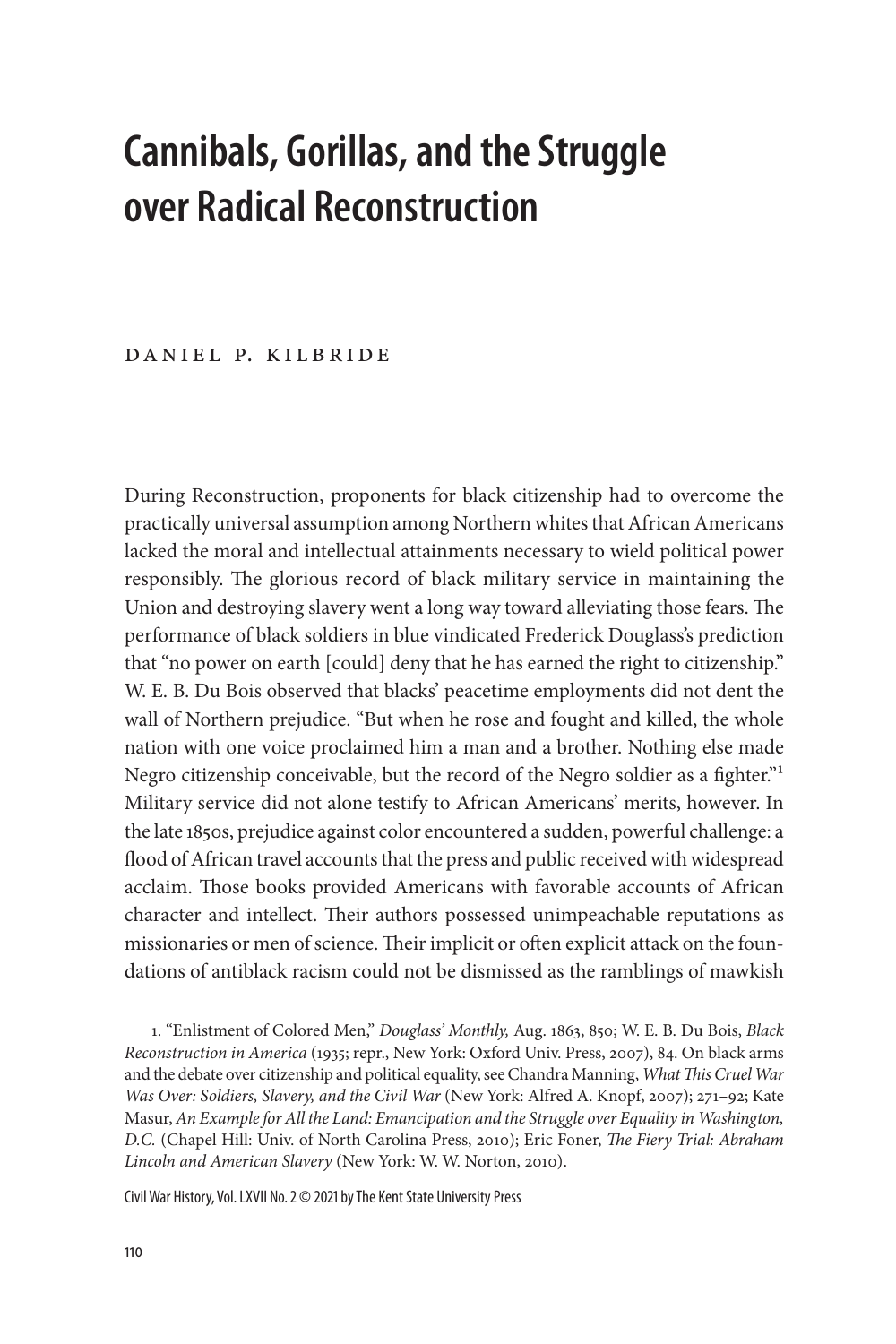sentimentalists or abolitionist zealots. If anything, this body of work suggested that it was proslavery ideology and racist "science" that was unmoored to reality. Most crucially in the Reconstruction context, these books portrayed African people as morally upright, intellectually sophisticated, and receptive to Christianity and western civilization. Together with the fresh memory of black military heroism, they helped tip the scales in favor of African American citizenship.

But only for a time. Northerners turned out to be fickle allies of black Americans striving claim a place in American civic life out of the wreckage of slavery. One of the fronts in reactionaries' counterattack against Reconstruction was the new, fragile notion among whites that black people possessed the mental and moral aptitudes for citizenship. Reactionaries benefitted from a rash of new African travel accounts published in the 1860s and 1870s that repudiated the progressive vision of the 1850s. Racists seized on these books, insisting the freedpeople would now revert to their essential, African natures, inflicting cannibalism and human sacrifice upon the prostrate South. The publication of these books coincided with the early reception of *TheOrigin of Species* and the sighting and description, by explorer Paul du Chaillu, of the western lowland gorilla. Reactionaries opportunistically linked Darwin's theory with du Chaillu's discovery to argue that African peoples, including black Americans, were less evolved than whites and probably more closely related to gorillas. Republicans took the bait, accepting battle on terrain chosen by their adversaries. The space that the travel accounts of the 1850s and the black heroism of the 1860s had opened to revolutionize American race relations closed up. A new, insidious, and brutal image of black people took deep root in American culture.

These books, extensively publicized, reviewed, and excerpted in the periodical and newspaper press, caused a spike in popular interest in African travel, although Americans had never been apathetic about Africa. Moreover, travel literature had long been a wildly popular literary genre.<sup>2</sup> Americans favored books about Europe, but over time their tastes diversified. The first career travel writer, Bayard Taylor, made his name in 1846 with *Views a-Foot; Or, Europe Seen with Knapsack and Staff,* but he eventually published travelogues on China, the Holy Land, and Africa.<sup>3</sup> The

2. On travel literature's popularity, see Eileen Ka-May Cheng, "Popular Nonfiction," in *The Oxford History of Popular Print Culture:* vol. 5, *US Popular Print Culture to 1860,* ed. Ronald J. Zboray and Mary Saracino Zboray (Oxford: Oxford Univ. Press, 2019), 477–81; Dona Brown, "Travel Books," in *A History of the Book in America:* vol. 2, *An Extensive Republic: Print, Culture, and Society in the New Nation, 1790–1840,* ed. Robert A. Gross and Mary Kelley (Chapel Hill: Univ. of North Carolina Press, 2010), 448–58; Alfred Bendixen, "American Travel Books about Europe before the Civil War," in *The Cambridge Companion to American Travel Writing,* ed. Alfred Bendixen and Judith Hamera (Cambridge: Cambridge Univ. Press, 2009), 103–26.

3. Liam Corley, *Bayard Taylor: Determined Dreamer of America's Rise, 1825–1878* (Lewisburg, PA: Bucknell Univ. Press, 2014).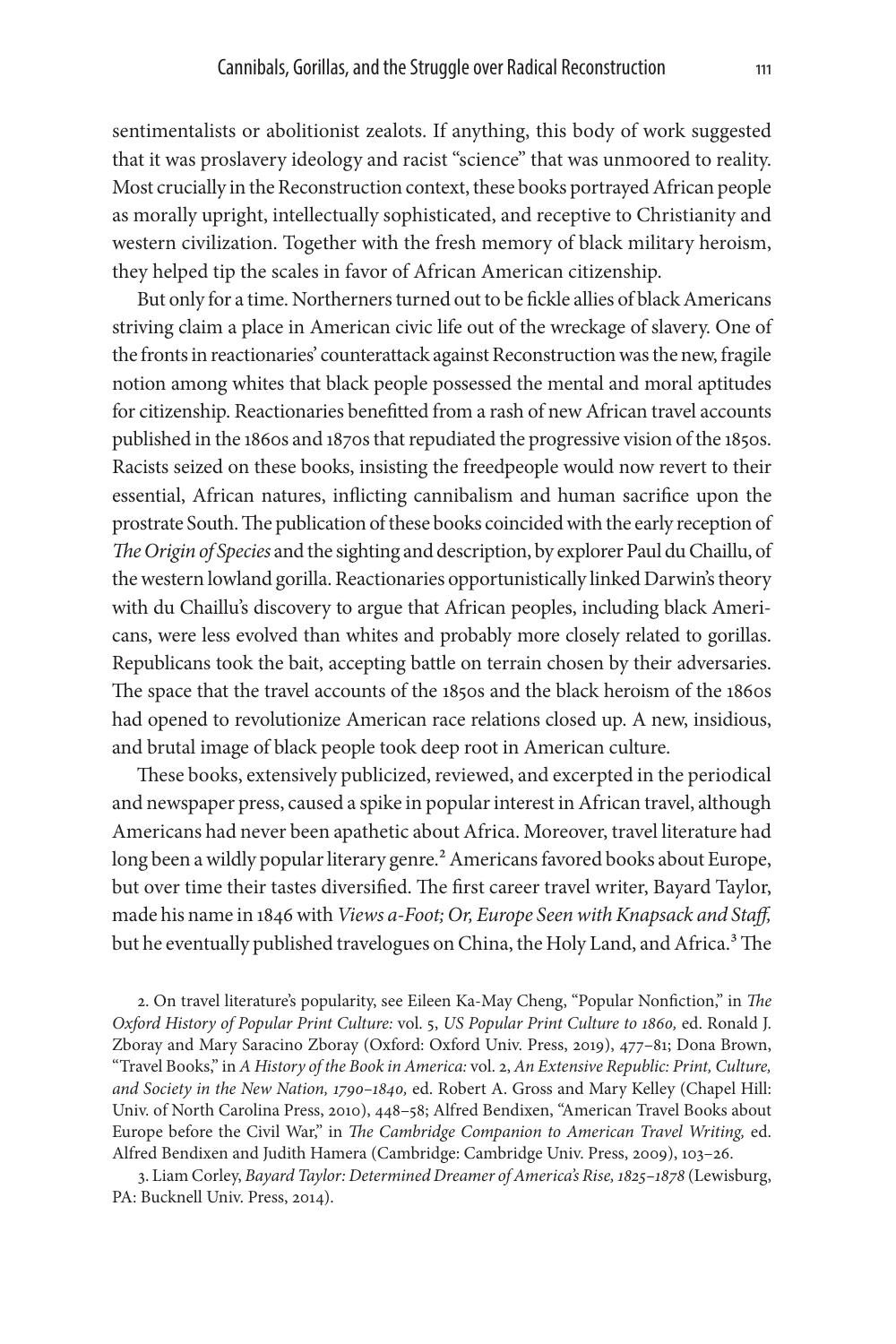*Amistad* rebellion and the return to Africa of "Prince"—Abd-al-Rahman Ibrahima, a Fulani nobleman held in slavery for decades in Mississippi—had turned Americans' attention toward Africa for short periods early in the nineteenth century.<sup>4</sup> The accounts of the 1850s and after, however, triggered an intense, sustained, and popular interest. The *North American Review,* the nation's premier literary journal, barely noticed Africa before the mid-1850s. In the single featured review of African explorations it published in the 1840s, the author confessed, "The Past, Present, and Future of Africa are alike wrapped in mystery." Between 1855 and 1863, the *North American Review* published eight articles or notices of African developments—chiefly exploration—including one review featuring ten separate books published between 1855 and 1858. Four of the featured authors—David Livingstone, Heinrich Barth, and Southern American missionaries J. Leighton Wilson and Thomas J. Bowen—emerged as the most articulate challengers to Americans' prejudices toward Africa and Africans in the decade before the Civil War.<sup>5</sup>

Likewise, the *American Publishers' Circular*—the era's *Publisher's Weekly*—was slow to appreciate the popularity of African travel accounts. Although it recognized Livingstone's celebrity, it merely acknowledged the publication of *Missionary Travels* among the thousands of other titles released in 1858. By 1861, though, the vogue of African travel accounts had become apparent. When Harper's published Paul du Chaillu's *Explorations and Adventures in Equatorial Africa,* the *Circular* printed a long excerpt about his first encounter with gorillas. It heralded the publication of his "long-awaited and much-talked about" book, "with its marvellous stories of the terrible gorilla ape, and the cannibal Fan tribe." The explorers of the 1850s enjoyed such credibility that publishers tried to hitch new books to their bandwagon. Boston's Ticknor & Fields bragged that J. Lewis Krapf 's *Travels, Researches, and Missionary Labors in Eastern Africa* (1860) was "equal in novelty to the most attractive chapters of Barth and Livingstone."6

4. Marcus Rediker, *The Amistad Rebellion: An Atlantic Odyssey of Slavery and Freedom* (New York: Penguin, 2012); Terry Alford, *Prince among Slaves* (1977; repr., New York: Oxford Univ. Press, 2007).

5. "The Men and Brutes of South Africa," *North American Review* 68 (Apr. 1849): 266; "Recent Researches in Africa," *North American Review* 86 (Apr. 1858): 530–63; David Livingstone, *Missionary Travels and Researches in South Africa . . . (New York: Harper & Brothers, 1858);* Heinrich Barth, *Travels and Discoveries in North and Central Africa* . . . 5 vols. (New York: Harper & Brothers, 1857–58); J. Leighton Wilson, *Western Africa: Its History, Condition, and Prospects* (New York: Harper & Brothers, 1856); Thomas Jefferson Bowen, *Central Africa: Adventures and Missionary Labors in Several Countries in the Interior of Africa, from 1849 to 1856* (Charleston, SC: Southern Baptist Publication Society, 1857).

6. *American Publishers' Circular and Literary Gazette,* June 8, 1861, 206, 197–99, June 2, 1860, 287, Apr. 11, 1857, 229.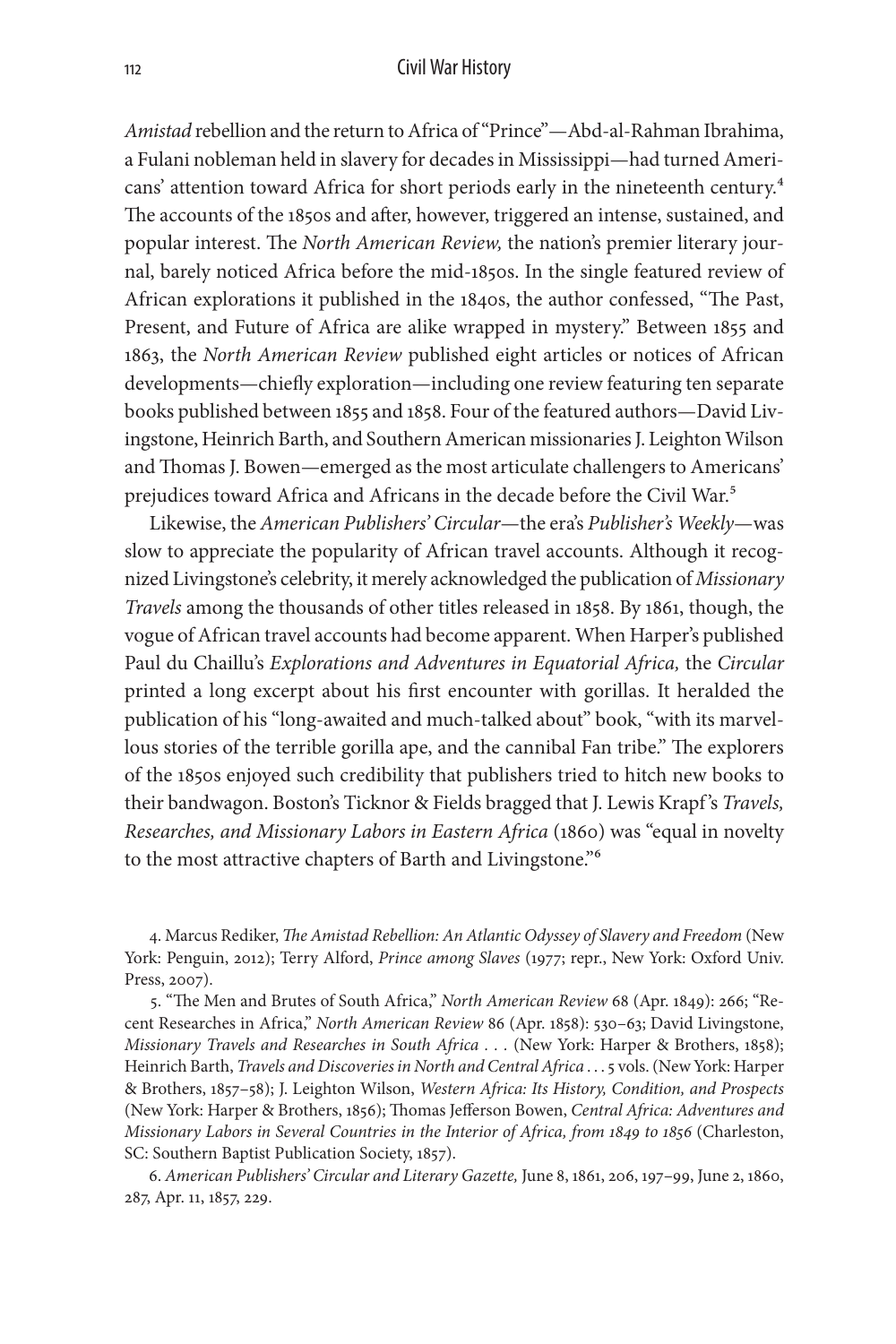It was not just elite forums like the *Review* that featured these books. They were widely reviewed in the newspaper and periodical press, very often together. Newspapers frequently reprinted stories, first from the British press, where the first notices of Livingstone and Barth's books appeared, and then from American papers. That practice spread news of these books far more extensively than if outlets had run original accounts written by their own limited staffs. Editors and readers understood their common thematic elements, principally a sympathetic orientation toward African peoples. The sensation these books made among the literate public was nothing short of astonishing. "No other subject [than Africa] is more rife in literature, whether in form of stately volumes, or grave reviews, or ephemeral newspaper disquisitions," one author noted. Looking back at the 1850s from the perspective of 1867, another writer marveled at how "Africa [had risen] at once in importance in the view of the trader, the man of science, and the philanthropist." Reviewers' excitement seems to have made an impression on American readers. The most influential book on Africa published in the 1850s, Livingstone's *Missionary Travels and Researches in South Africa* became a bona fide bestseller. Early in 1858, Raleigh, North Carolina, readers learned that their "eager expectations" had at last been met by the appearance of an American edition. The local bookseller "advise[d] all who are looking out for something *new* to read" to buy *Missionary Travels* "at once."7

New York's Harper & Brothers capitalized on the popularity of African travel accounts by publishing the most famous authors, including Livingstone, Barth, Wilson, du Chaillu, and Richard Burton.<sup>8</sup> In the absence of an international copyright law, this was lucrative indeed; foreign authors received no royalties. In a bit of poetic justice, a Philadelphia firm, J. W. Bradley, cannibalized Harper's Livingstone. The New York house bragged that its edition of *Missionary Travels* sold briskly but admitted that Bradley's printing, which was aggressively advertised, had "considerably" cut into its profits. The *American Publisher's Circular* listed Bradley's edition among the top-selling books at an 1858 New York book fair. James Woodhouse, a Richmond, Virginia, bookseller, warned prospective customers against "several spurious publications, which, by artful advertisements, are made to appear as though emanating from Dr. Livingstone." It urged Virginian readers to submit their orders

7. "African Civilization," *Christian Advocate and Journal* 36 (Mar. 7, 1861): 76; "Openings for Christian Effort in Central Africa," *New Englander* 26 (July 1867): 426; *Semi-Weekly Raleigh Register,* Jan. 2, 1858.

8. In the back matter of Winwood Reade's *Savage Africa: Being the Narrative of a Tour in*  Equatorial, Southwestern, and Northwestern Africa . . . (New York: Harper & Brothers, 1864), the publisher appended a list of eighteen "Standard Works of Discovery and Adventure in Africa" it had published since the 1850s—a "small library" in its own right.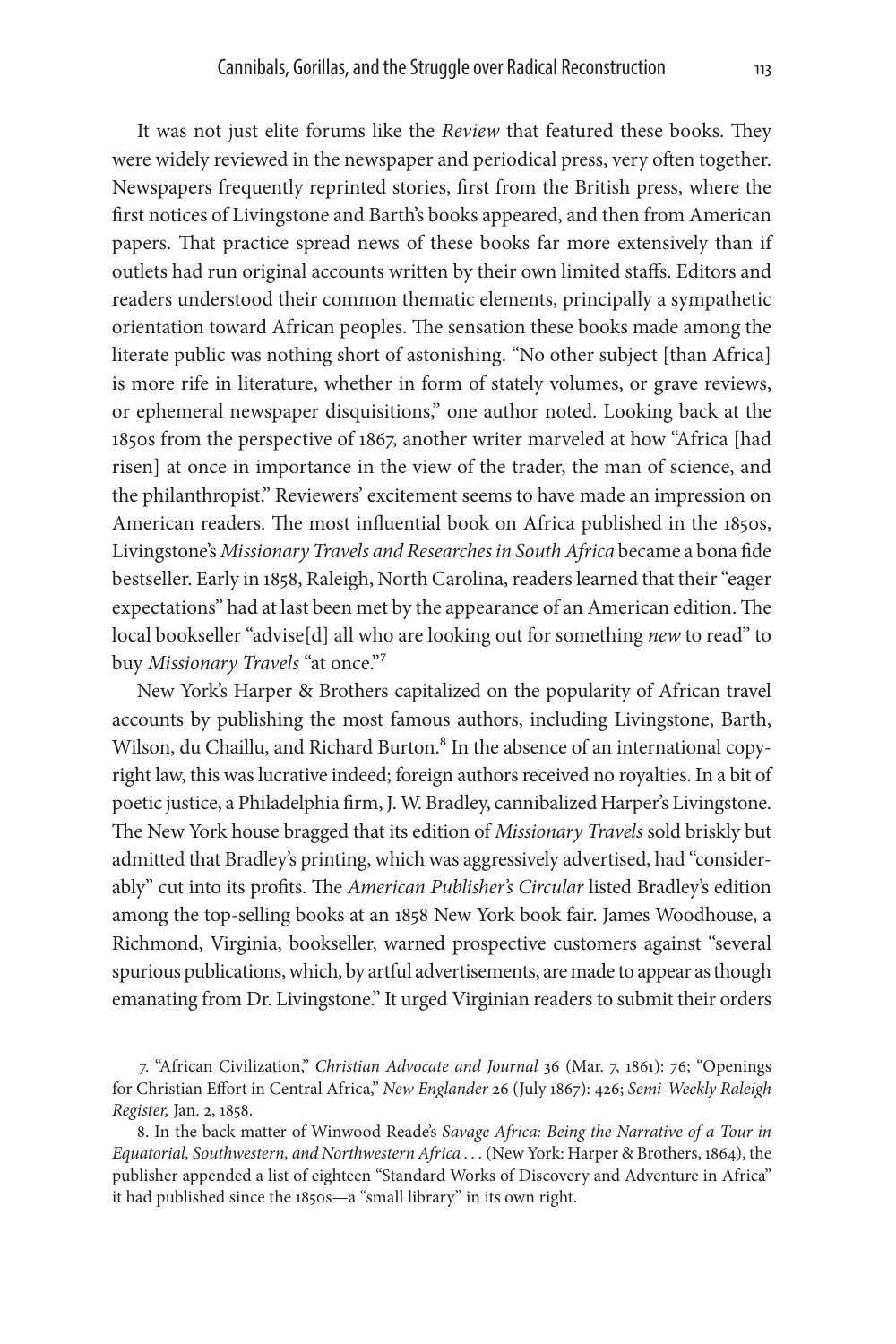for the Harper's edition posthaste, as "it is expected that the demand" for *Missionary Travels* would exceed all other titles save Macaulay's *History of England.*9

The editors of a Virginia newspaper welcomed Bradley's edition, arguing that the book's "immense sale" provided opportunities for local men to work as sales agents. Livingstone's success was not unique. Advertisements for Bowen's *Central Africa* called it an "eagerly expected" book, a "thrilling work of travels" that also held interest for "the philanthropist who would see Ethiopia stretch out her hands." It was reviewed in newspapers across the country and even caught the attention of the US Senate, which invited Bowen to testify on behalf of his plan for an American-led Niger expedition. At least one editor tried to attach the moniker "The American Livingstone" to Bowen (it didn't stick). His *Central Africa* sold more than sixty-five hundred copies in less than a year, an impressive feat considering that his publisher, the Charleston-based Southern Baptist Publication Society, had just a fraction of Harper's publicity machine.<sup>10</sup>

Black citizenship's proponents understood the potential utility of these books. The writers of the 1850s made it clear that Africa's conventional image had been based on little more than rumor and prejudice. Sympathetic critics contrasted the integrity of this body of work to the lurid and implausible accounts of others. Although scholars typically lump Livingstone's cohort together with those who came before and after, from Mungo Park to Henry Morton Stanley, they were in fact sharply divergent. Contemporary readers recognized the discontinuity. The explorers of the 1850s introduced Americans to Africans who were scarcely recognizable: culturally diverse, industrious, compassionate, and intelligent. As one New Englander observed, "travellers in Africa" had shown that continent's people to be "free, independent, amiable, brave, urbane, and ever intelligent." American readers could not help but apply this new information to the controversies of the

9. "Literary Intelligence—The Fall Trade Sales," *American Publishers' Circular and Literary Gazette,* Sept. 25, 1858m 462; J. Henry Harper, *The House of Harper: A Century of Publishing in Franklin Square* (New York: Harper & Bros., 1912), 246; *Richmond Whig,* Dec. 1, 1857; *Cooper's Clarksburg (VA) Register,* Oct. 22, 1858.

10. Bowen advertisements from Rev. E. T. Winkler, *Notes and Questions for the Oral Instruction of Colored People, with Appropriate Texts and Hymns* (Charleston, SC: Southern Baptist Publication Society, 1857), [135]; "The American Livingstone," *North American and United States Gazette,* Jan. 10, 1859. On Bowen's sales, see David Carson Davis, "Thomas Jefferson Bowen and His Plans for the Redemption of Africa" (MA thesis, Baylor Univ., 1978), 61. On Livingstone, see Matthew Rubery, "A Transatlantic Sensation: Stanley's Search for Livingstone and the Anglo-American Press," in *The Oxford History of Popular Print Culture:* vol. 6 of 6, *US Popular Print Culture, 1860–1920,* ed. Christine Bold (New York: Oxford Univ. Press, 2011), 505. The mention of Ethiopia refers to Psalm 68:31, a verse frequently quoted by those committed to the Christian conversion of Africa: "Princes shall come out of Egypt; Ethiopia shall soon stretch out her hands unto God."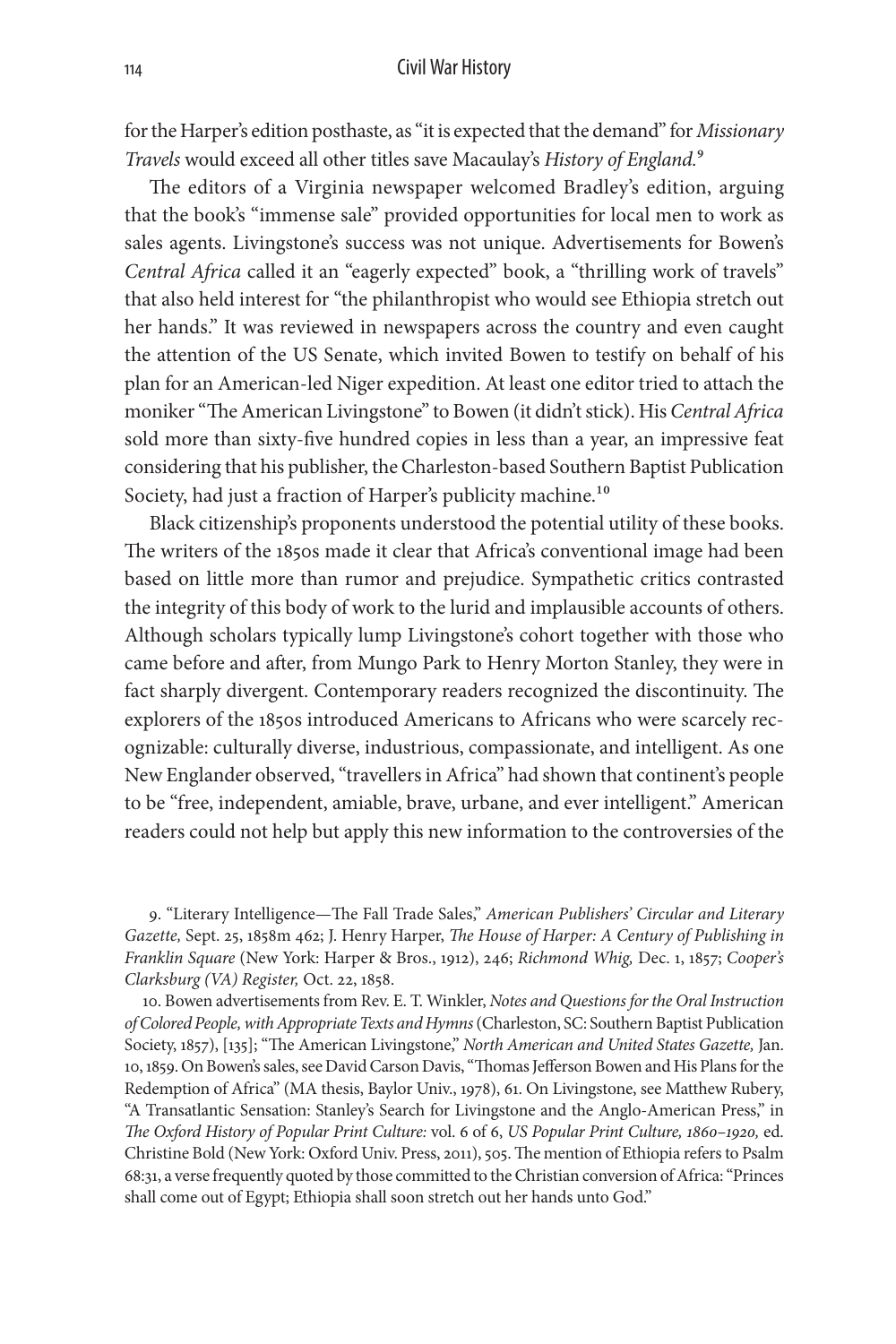1860s and 1870s. African exploration accounts reinforced what many Northerners learned from the black military experience—that African Americans were intellectually and morally equipped to undertake the responsibilities of citizenship.<sup>11</sup>

Ultimately, of course, these works failed to convince Northerners to realize the promise of Reconstruction for black Americans—but they might have. Their ultimate failure stemmed from several factors. Republicans made a critical strategic mistake at the outset. They and their allies might have insisted that the matter to be decided during Reconstruction was the South's responsibility to meet the North's minimal demands for justice for the freedpeople. Instead, they allowed themselves to be roped into a debate over blacks' capacity for responsible citizenship, one key body of evidence for which were African travel accounts. That body of work was problematic for several reasons. It assumed the superiority of western civilization; Africa, not the West, would be transformed. Also, its endorsement of African capacity was sharply limited. These explorers might advocate civic equality, but never social equality. They tried conscientiously to avoid lurid descriptions of cannibalism, human sacrifice, and other staples of "dark Africa" literature. But they all contained details guaranteed to shock Victorian sensibilities, and their critics quickly seized on them. When Heinrich Barth described Burnu troops severing the legs of a hundred Musgu warriors, yet refused to condemn Africans as a degraded race, a writer in *DeBow's Review* concluded that his "heart, his mind, and all his nature" had been warped by the "base slander" of abolitionism. Thus, despite their authors' intentions, these accounts contained material aplenty to be used against the cause of black citizenship. African Americans' antagonists did not hesitate to take examples out of context, distort, or use outright misrepresentation to apply these works to the cause of white supremacy.<sup>12</sup>

Finally and most important, Africa literature took a turn for the worse in the 1860s. The old humanitarianism gave way to swashbuckling works of adventure steeped in racist tropes. Explorer-celebrities like Paul du Chaillu and Winwood Reade engaged in the grossest sensationalism, providing the critics of Reconstruction with all the ammunition they needed to document Africans' incapacity for civic responsibility. One reviewer put it succinctly: analyses of Africans' aptitudes

11. Letter to the editor, "Christian Civilization," *Boston Investigator,* Sept. 19, 1860. On the tendency to lump nineteenth-century explorers together, see Patrick Brantlinger, "Victorians and Africans: The Genealogy of the Myth of the Dark Continent," *Critical Inquiry* 12 (Autumn 1985): 166–203.

12. Philip D. Curtin, *The Image of Africa: British Ideas and Action, 1780–1850* (Madison: Univ. of Wisconsin Press, 1964); Barth, *Travels and Discoveries in North and Central Africa,* 1:577; Dr. Kilpatrick, "The African El Dorado—How the Africans Live at Home, Part Two," *DeBow's Review,* June 1859, 639.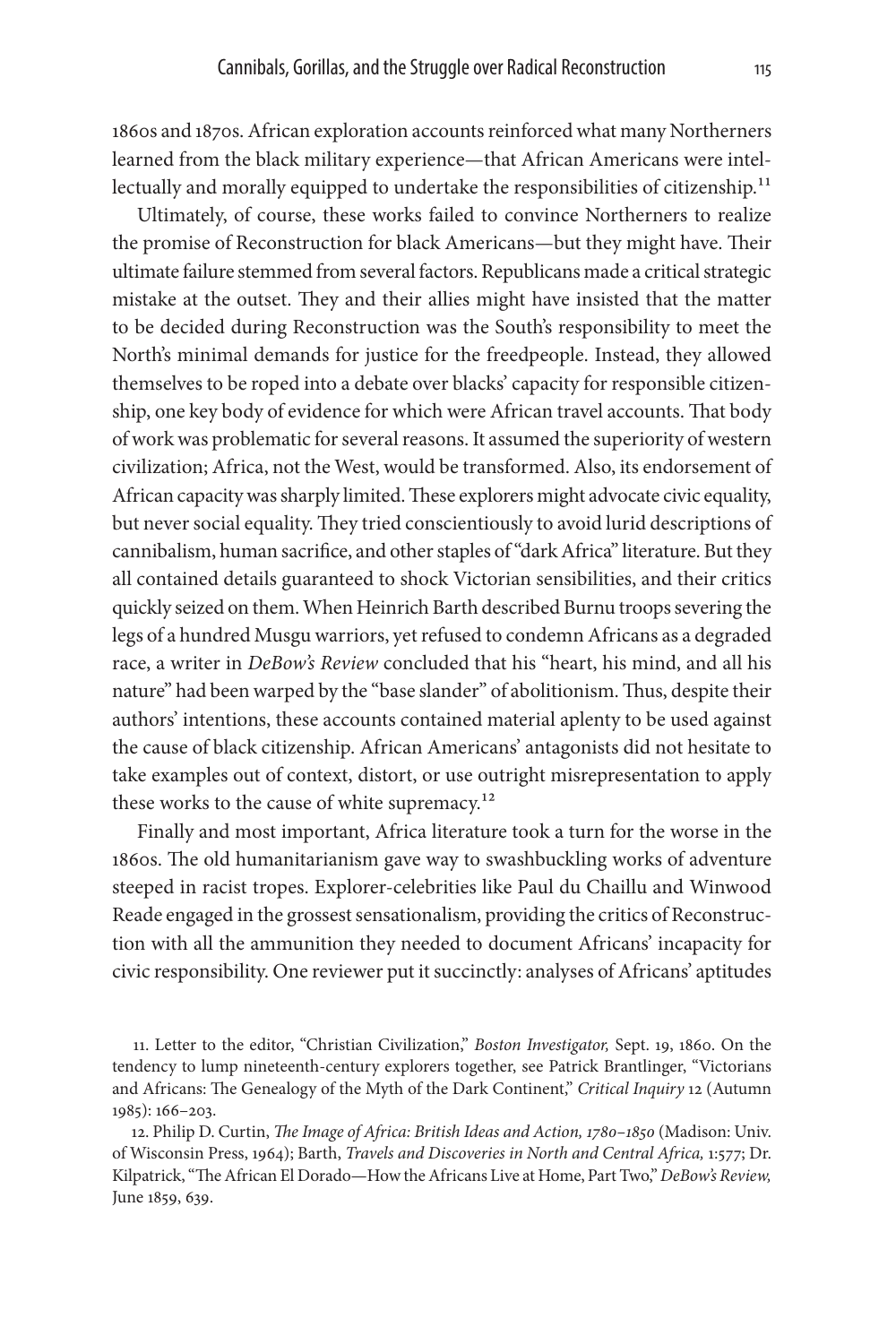could be divided into "despairing secularists [and] hopeful Christians." By the 1870s, the secularists had won the day.<sup>13</sup> Livingstone and his cohort had always appealed to a limited, if significant, demographic. Some Northerners were open to questioning their racial prejudices, but others were unreachable.<sup>14</sup> The new wave of African travel accounts sowed doubt among Northern progressives and provided content that reactionaries were eager to weaponize. With these books in hand, they engaged in a ruthless campaign of vilification against African Americans. The proponents of black citizenship, rooted in the tactics and mentality of antebellum benevolence, were utterly unequipped to withstand this onslaught.<sup>15</sup>

The most highly publicized works appearing in the 1850s were written by Livingstone, who crossed Southern Africa from Luanda to Quelimane from 1854 to 1856; Heinrich Barth, who explored the western Sudan from 1850 to 1856; J. Leighton Wilson of the American Board of Commissioners for Foreign Missions, who served at Cape Palmas, Liberia, and the Gabon River from 1834 to 1852; and Southern Baptist missionary Thomas Jefferson Bowen, who served in Yorubaland, in present-day Nigeria, from 1850 to 1856. Although different in style, content, and purpose, these works were very similar thematically: all but Barth were missionaries who were passionately committed to bringing Africa to Christ; Bowen and Livingstone had ambitious plans for combining commerce, civilization, and imperial authority to convert Africans; and all four shocked readers with appealing portrayals of African people.<sup>16</sup>

These books appeared at a time when the condition of people of color in the United States was at a nadir. Chattel slavery had never seemed so deeply entrenched. The legal condition of both slaves and free people of color deteriorated sharply during the 1850s. The Dred Scott decision, rejecting the very concept of black citizenship, threatened to undercut completely the legal position of people of color. The 1850 Fugitive Slave Act panicked free blacks with the threat of kidnapping; emigration to Canada spiked, and the hated American Colonization Society enjoyed a renaissance. And, as already noted, the authority of racial science soared. In 1860, a Philadelphia conservative concluded that recent research had "produced results which are gradually leading the educated mind of Europe and this country

13. "Africa and the Africans," *Ladies' Repository,* Feb. 1875, 165.

14. Matthew E. Stanley, *The Loyal West: Civil War and Reunion in Middle America* (Urbana: Univ. of Illinois Press, 2017), 98–109.

15. On the flexibility of Northern racial attitudes, see David Prior, "Reconstruction Unbound: American Worldviews in a Period of Promise and Conflict, 1865–1874" (PhD. diss., Univ. of South Carolina, 2010), 111.

16. Livingstone, *Missionary Travels;* Barth, *Travels and Discoveries in North and Central Africa;*  Wilson, *Western Africa;* Bowen, *Central Africa.*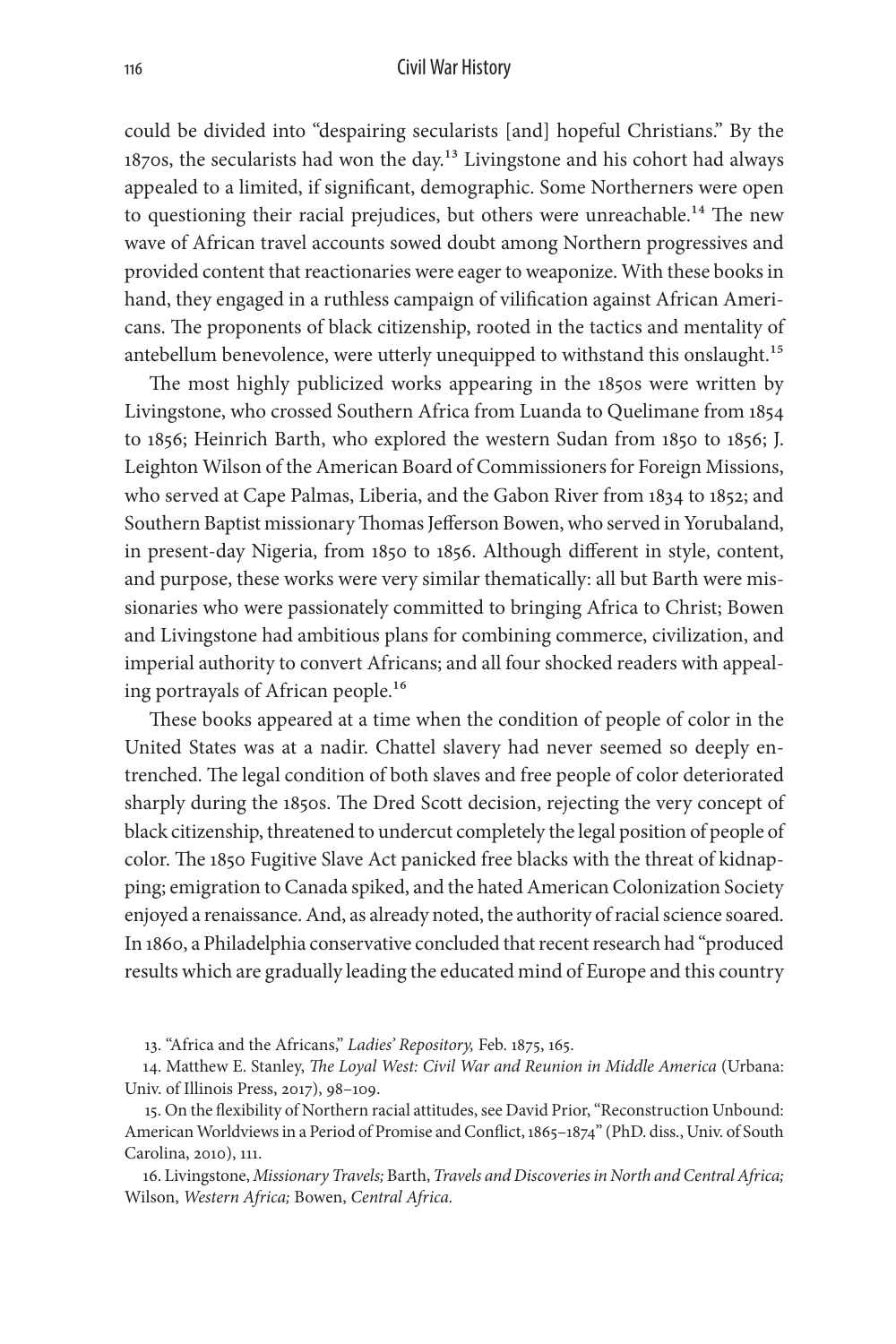to the conclusion, that most of the difficult and complicated social and political questions which agitate the world, if not all of them, resolve themselves into questions of race." The deterioration of blacks' position was so obvious that when, in his opinion on *Dred Scott,* Chief Justice Taney suggested that their status had improved since the Revolution, Abraham Lincoln could hardly contain himself. "Their ultimate destiny has never appeared so hopeless as in the last three or four years," he said. "All the powers of the earth seem rapidly combining against him. Mammon is after him; ambition follows, and philosophy follows, and the Theology of the day is fast joining the cry."17

The travel accounts of the late 1850s shattered that racist consensus. These works represented Africans as people worthy of empathy, respect, and assistance in integrating into what one reviewer called "the great confraternity of man." Barth filled his book with stories of his friendly exchanges with African peoples. He wrote about two girls from the village of Molghoy who saw he "was a goodnatured sort of man who took great interest in them" and engaged him in "a long pleasant chat" one June evening in 1851. Livingstone's *Missionary Travels,* too, foregrounded humanizing, empathetic stories of encounters with sub-Saharan Africans. "His tone in speaking of them is uniformly kind and affectionate," noted one reviewer. "He vindicates their intelligence, excuses their faults, and allows no religious prejudice to bias his judgment of their character."<sup>18</sup>

Southerners Bowen and Wilson were more circumspect. Wilson did not think that Africans could "under any circumstances" acquire "the energy, the enterprise, or the inventive powers of the white man." Yet, he suggested that Africans' deficiencies stemmed from the "circumstances of heathenism," not biological inevitability. He conceded that Africans' "intellectual faculties" did not equal whites' but argued that it "must be ascribed to the circumstances in which they have lived." For his part, Bowen thought that "the dark races are constitutionally inferior to the white," yet he insisted that Africans were capable of great improvement via the application of commerce, Christianity, and western civilization. Europeans had once been barbarians, he reminded readers of *Central Africa.* He envisioned the rise of "negro

17. [Sidney George Fisher], *The Laws of Race, as Connected with Slavery* (Philadelphia: Willis P. Hazard, 1860), 9; "Speech on the *Dred Scott* Decision at Springfield, Illinois," in *Lincoln's Selected Writings,* ed. David S. Reynolds (New York: W. W. Norton, 2015), 115–16. On free blacks in the 1850s, see Lawrence Levine, *North of Slavery: The Negro in the Free States, 1790–1860* (Chicago: Univ. of Chicago Press, 1961), 247–79; Joanne Pope Melish, *Disowning Slavery: Gradual Emancipation and "Race" in New England, 1780–1860* (Ithaca, NY: Cornell Univ. Press, 1998), 261–85; R. J. M. Blackett, *The Captive's Quest for Freedom: Fugitive Slaves, the 1850 Fugitive Slave Law, and the Politics of Slavery* (Cambridge: Cambridge Univ. Press, 2018).

18. "Hope for Africa," *New-York Evangelist,* Mar. 28, 1861; Barth, *Travels and Discoveries,* 2:385; "Recent Researches in Africa," *North American Review* 86 (Apr. 1858): 55.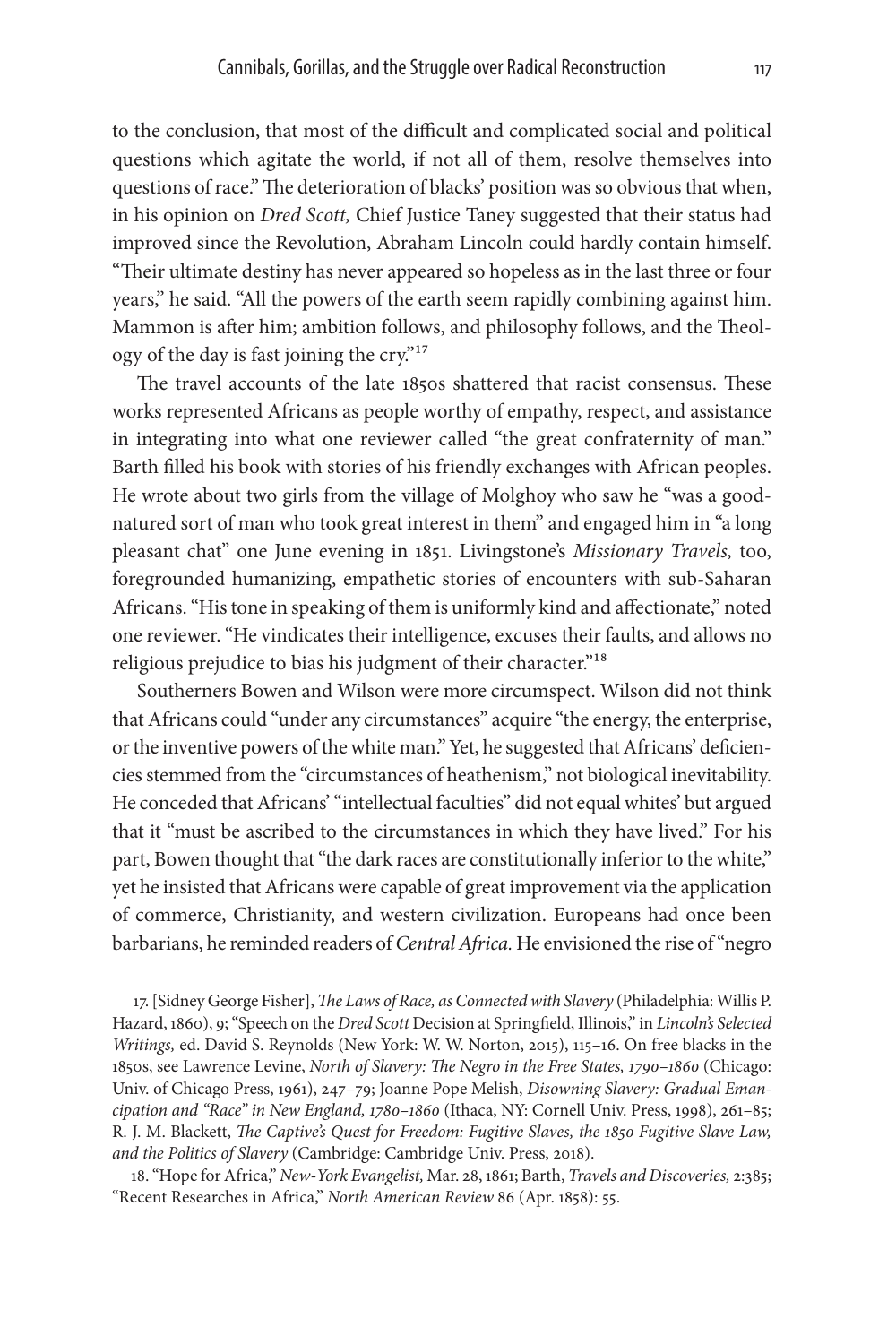nations fully as much civilized as we are at present" once free people of color, with the assistance of the US government, devoted themselves to Africa's redemption.<sup>19</sup>

These accounts, and other, lesser-known works, stunned American readers. It was as though a blank space on the map of the world had suddenly been filled. "The secret of Africa has ceased to be," declared a story originating in the *New York Tribune* and reprinted in papers in Nebraska, Hawaii, Ohio, and Philadelphia. A South Carolina paper noted that Africa's secrets were "being gradually revealed . . . by the efforts of daring travelers and courageous missionaries." It was not just that these books had laid open hitherto unknown parts of the earth, although that was remarkable enough—maybe even a sign that "the kingdom of God has come into this world," as one writer proposed. Rather, the dissipation of ignorance about Africa and other remote parts of the world rendered it difficult to caricature their inhabitants with crude stereotypes drawn from the imagination. "Geographical and national insulation is a barrier to that sympathy for race which proclaims our common humanity," Joseph Thompson, a geographer, explained. The new African discoveries had revealed "*one* earth from pole to pole . . . a common moral nature susceptible to the came virtues and vices . . . and the same social elevation."<sup>20</sup>

These explorers' depictions of Africa's people struck readers as even more remarkable than their geographic discoveries. Barth and Livingstone described Africans as a diverse people, distinguished by a variety of physical appearances, levels of civilization, and technological accomplishments. "We have heretofore known but little of Africa or its inhabitants," a much-reprinted article admitted. It was "inhabited by a most interesting people, or rather a group of races" superior to the coastal nations, peoples corrupted by generations of slave trading from whom Americans had drawn most of their views of African character.<sup>21</sup> The accounts of the 1850s showed that Africa was not peopled by sloths addicted to warfare, cannibalism, and human sacrifice, but "peaceful and industrious natives, who raise cotton, tobacco, and negro corn." In short, Africans had been shown to be "in a far

19. Wilson, *Western Africa,* 380–81; Bowen, *Central Africa,* 61–62.

20. "Dr. Livingstone's Discoveries," *Bellevue (NE) Gazette,* Apr. 2, 1857; "The Interior of Africa," *Abbeville (SC) Banner,* Feb. 5, 1857; T.L.P., "The Advance of Civilization," *Circular* (Brooklyn, NY), Mar. 25, 1858, 34; Joseph P. Thompson, "Department of Geography: The Value of Geography to the Scholar, the Merchant, and the Philanthropist," *Journal of the American Geographical and Statistical Society* 1 (Apr. 1859):105, 107.

21. "African Products and Discoveries," *Maine Farmer,* Dec. 31, 1857. Originally published in the *Philadelphia Inquirer,* this article (sometimes titled "African Productions and Discoveries") exemplifies not only reprinting's ubiquity but its potential to promote the circulation of a single article. This one was reprinted in at least five additional papers: *Maine Farmer* (Augusta); *Friends Intelligencer* (Philadelphia); *German Reformed Messenger* (Philadelphia); *Friends Review* (Philadelphia); and the *Emigrant Aid Journal of Minnesota* (Nininger).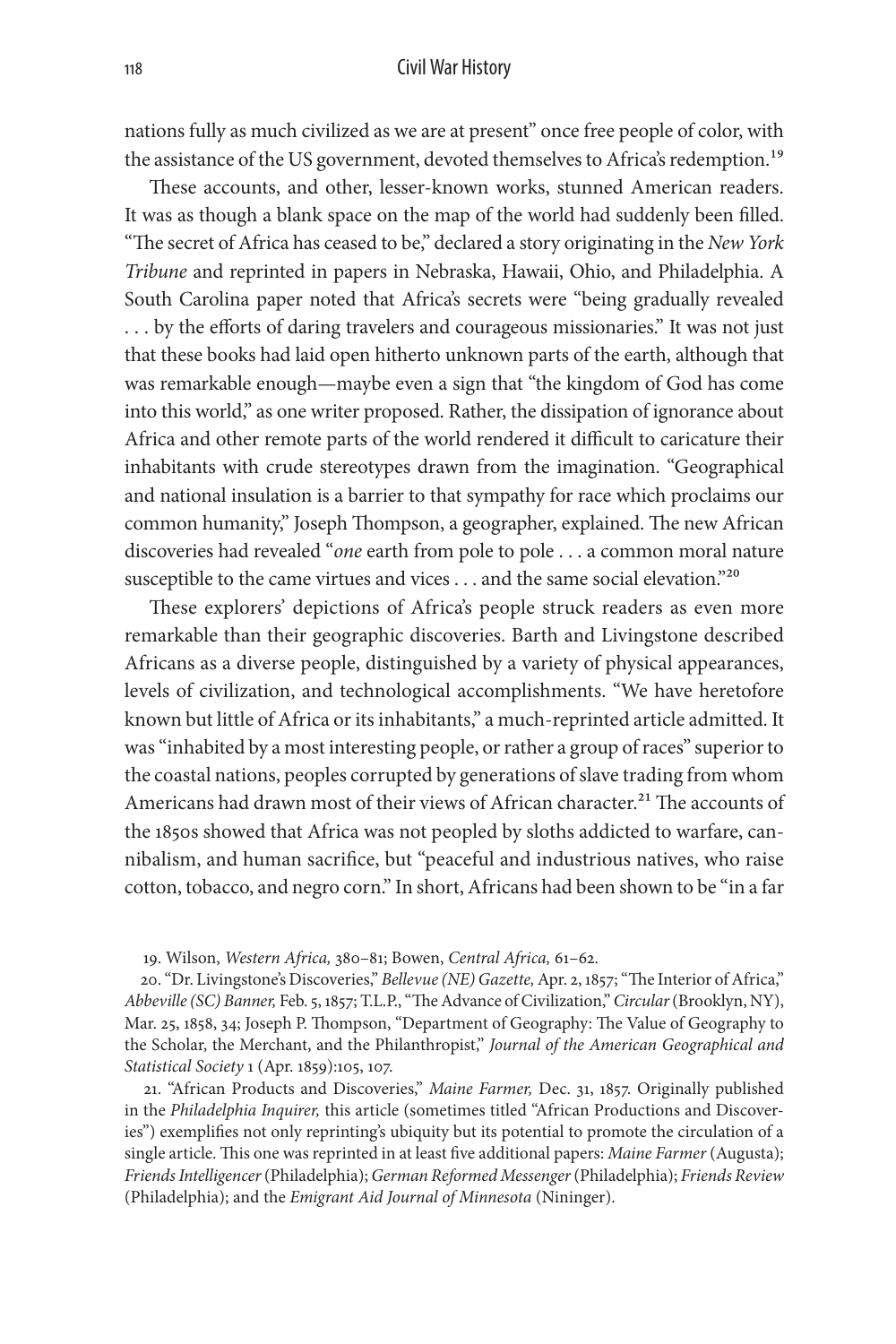more advanced state of civilization than is generally supposed." Having learned that Africans "are prone to civilization, and industry and culture," a Methodist writer predicted, "the long accepted idea of their inferiority is destined to vanish."<sup>22</sup>

Many Northerners drew that shocking conclusion from these books. Their depiction of Africans simply could not be reconciled with conventional wisdom. These responses reveal the presence of an alternative cultural space where some Americans envisioned a common humanity unbounded by race. Wartime experiences broadened but did not create what Peter Kolchin calls a "reservoir of sympathy and even admiration" for African Americans.<sup>23</sup> One writer observed that Americans assumed that "the native African was an unmitigated savage, plunged in the infinite abyss of barbarism, living penuriously, and constitutionally incapable of voluntary labor." Many Northerners were prepared to revise that assessment, given the opportunity. That was precisely what the accounts published in the 1850s provided. Announcing the publication of Barth's book, a Philadelphia paper admitted, "We have thought so contemptuously of the black race and their land, that the facts here published, attesting the claims of Africa to respect and study, come upon the world like a new revelation." The implications for Africans were revolutionary: the notion that they were "doomed by the laws of nature to eternal degradation, may pass current on the banks of the American Chattahoochee, but disappear on the African Zambesi," reported an Indianan. The implications for the African continent were at least as thoroughgoing. Nobody could take Livingstone and Bowen at their word and fail to envision a future Africa "thronged with educated Africans—polished men of color—negro inventors, philosophers, teachers, orators, poets, painters, sculptors, authors, and even doctors of divinity."<sup>24</sup>

The religious press found these works especially meaningful. They suggested Africa was finally ready to come to Christ. To progressive evangelicals, the opening of Africa even suggested that the millennium was about to be realized. Among the events that Rev. W. A. Scott identified as signs for the imminent "overthrow of idolatry and infidelity, and the diffusion of the Gospel" were the explorations of Barth and Livingstone, which had made possible the "opening of vast regions of its interior to trade and missionary enterprise among a dense population." These

22. "African Discoveries," *Scientific American,* Feb. 13, 1858, 181; "Discoveries in Africa," *Zion's Herald and Wesleyan Journal* 29 (Jan. 13, 1858), 6.

23. Peter Kolchin, "Reexamining Southern Emancipation in Comparative Perspective," *Journal of Southern History* 81 (Winter 2015): 15.

24. "Africa," *North American and United States Gazette,* Oct. 22, 1858; "Book notes," *North American and United States Gazette,* Feb. 5, 1859; "African Commerce: Its Internal Trade and American Connections," *Randolph County Journal* (Winchester, IN), July 15, 1858; J. D. Bell, "A Nation of the Future," *Ladies' Repository,* Oct. 1860, 614–15.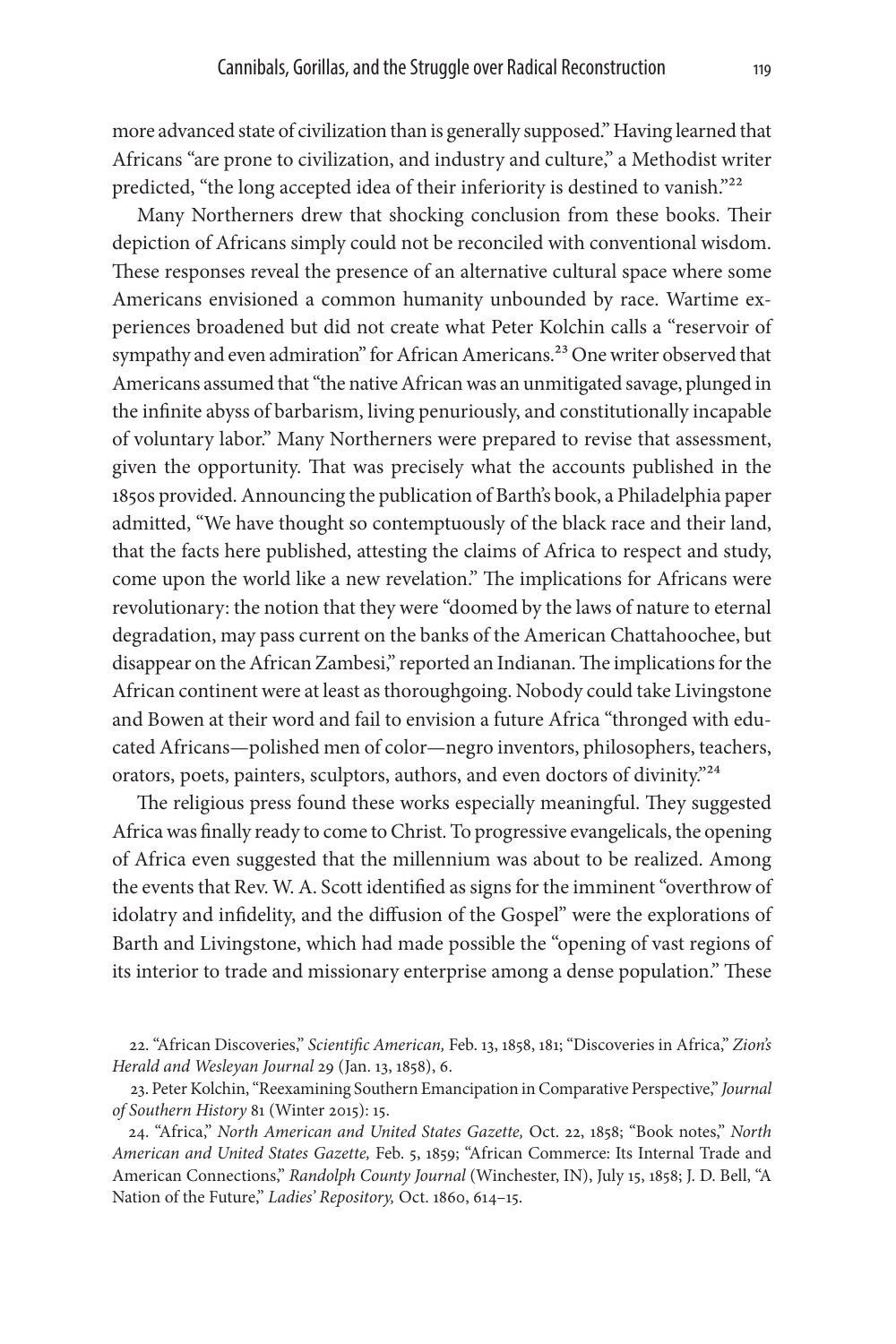books, which combined scientific rigor with missionary zeal, seemed to hearken a new age of progress for Africa. Once as isolated as if they "had tenanted one of the planets that wheels in the space between Mars and Jupiter," Africans had now been brought out of the darkness. That and other "great events will rouse the true people of God," one evangelical predicted. Indeed, Africa's integration into the civilized world would complete the unity of humankind. One midwesterner enthused, "We are no longer at that period of civilization when the light shines only in spots. . . . We must prepare to behold the whole globe filled with a light which belongs now to the favored and the few."25

Until the Civil War, when "What shall we do with the Negro?" became an urgent question, the practical application of these books was unclear.<sup>26</sup> They gave hope to emigrationists like Martin Delany that American blacks could thrive in Africa. Opponents of the movement to reopen the Atlantic slave trade mined these books for evidence of its inhumanity—and they found plenty. Livingstone's cohort agreed that "the foreign slave traffic constitutes the gigantic evil of Africa," as one reviewer avowed. "The negro races are naturally as full of the feelings of humanity, their family affections are as strong, and their sense of justice is as correct, as those of any other people or race." The slave trade had toxified these "natural instincts." Bowen and Wilson were the most authoritative Southern critics of slave trade revival. Bowen wrote, "The battles and sieges which supply Europeans with slaves . . . destroy from two to four persons for every laborer who reaches the plantations in America." Likewise, Wilson insisted that "almost all the anarchy, misery, bloodshed and warfare, that have reigned in that country for two centuries past" could be traced back to the Atlantic slave trade.<sup>27</sup>

African travel accounts began to inform public policy when emancipation became a Union war aim in late 1862. They seemed relevant because most whites identified slaves and free people of color as Africans, despite their American patrimony. The convergence between the opening of Africa and the death knell of slavery struck many Americans as positively providential. A writer for the *Christian Recorder* went

25. W. A. Scott, D., "Sermon XXXV: Two Worlds United," *National Preacher and Village Pulpit* 1 (Nov. 1858): 357; "'Dr. Livingstone's Travels in Africa,' *Theological and Literary Journal* 10 (Apr. 1858): 658, 660; "African Commerce."

26. Paul D. Escott, *"What Shall We Do with the Negro?" Lincoln, White Racism, and Civil War America* (Charlottesville: Univ. of Virginia Press, 2009).

27. "African Discovery," *Quarterly Review* 109 (Apr. 1861): 522, 524. This was reprinted in *Littell's Living Age,* new ser. 13 (June 1861): 541–61. "Importation of African Negroes," *Athens (TN) Post,* May 14, 1858; J. Leighton Wilson, "The Foreign Slave Trade: Can It Be Revived without Violating the Most Sacred Principles of Honor, Humanity and Religion?" *Southern Presbyterian Review* 12 (1860): 495. See also Ronald T. Takaki, *A Pro-Slavery Crusade: The Agitation to Reopen the African Slave Trade* (New York: Free Press, 1971), 81–82.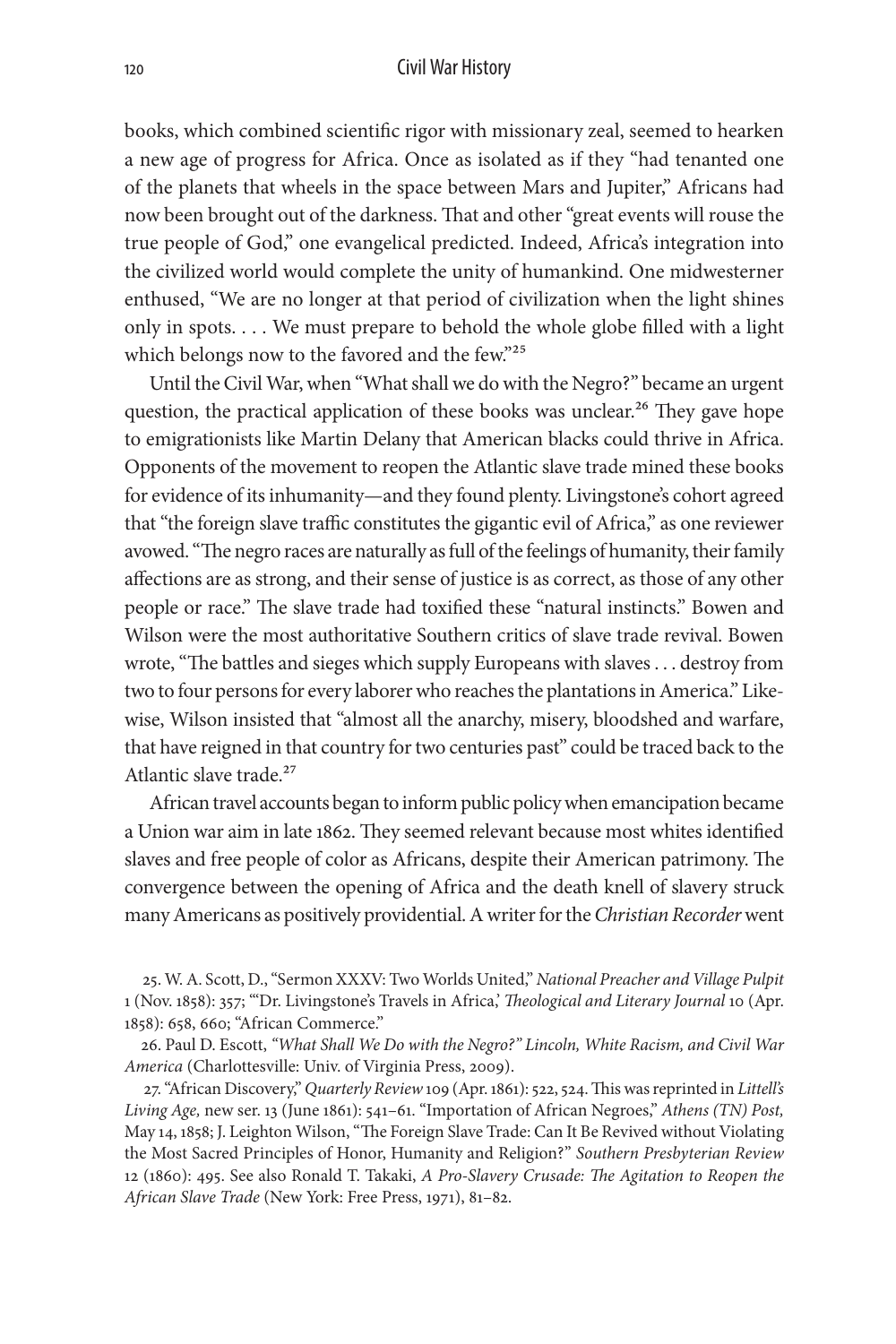so far as to argue that only the workings of a divine plan could explain how "at just the time when the great and absorbing questions which relate to this people in our own land are forcing themselves upon our attention, the continent of Africa is attracting more of interest in the way of discovery and travel than any other portion of the earth." Especially "since the commencement of the great Rebellion in the interests of Slavery," another Northerner observed, the country had been engaged in a conversation about "God's providence and purposes with respect to Africa and the African race." It could not be denied that a "strange connection" bound together the momentous events in the United States with "the forces which are being brought into play to redeem the native home of the slave."28

Republicans seized on these works in their campaign for black citizenship. Radicals called attention to accounts of Africa to "plead for our Common Humanity," as Charles Sumner put it**.** Frederick Douglass found in Livingstone's, Barth's, and Wilson's books evidence for "highly progressive and civilizing elements in the colored race." Most black leaders, however, were loath to call attention to Africa, lest it distract from their demand to be considered fully American.<sup>29</sup> It was white Americans, not blacks, who used African travel accounts as weapons in the battle over black citizenship. The subversive influence of African travel accounts transcended Radical circles. Ordinary Republicans realized that these works challenged conventional wisdom about black peoples' abilities and needed to inform Reconstruction policies toward the freedpeople. The religious press, a powerful force in radicalizing Northern public opinion, helped publicize these books. There can be no doubt that their sympathetic coverage helped propel support for black citizenship among white Northerners.<sup>30</sup> A Massachusetts Baptist appealed to those "no longer afraid to be counted friends of the negro" in predicting a future for all African peoples "which shall exhibit a sublime contrast to his present and past humiliation." Samuel B. Hunt, a Union army doctor, thought that the "facts reported by African travelers" provided a valuable perspective to assess the future

28. A Veteran Observer, "The President's Plan of Emancipation," *New York Times,* Dec. 12, 1862; "The Future of the Colored Race in America," *Christian Recorder,* Sept. 3, 1862; Notice of *The Negro Problem Solved, New York Evangelist,* Sept. 29, 1864; "Book Notices," *Methodist,* July 13, 1861.

29. Charles Sumner, *The Question of Caste* (Boston: Wright & Potter, 1869), 24; "The Douglass Institute: An Address Delivered in Baltimore, Maryland on 29 Sept. 1865," in *The Frederick Douglass Papers,* ser. 1, *Speeches, Debates, and Interviews,* ed. John Blassingame, et al., 5 vols. (New Haven: Yale Univ. Press, 1979–92), 4:94; Prior, "Reconstruction Unbound," 141.

30. Mark E. Neely Jr., "Politics Purified: Religion and the Growth of Antislavery Idealism in Republican Ideology during the Civil War," in *The Birth of the Grand Old Party: The Republicans' First Generation,* ed. Robert Engs and Randall Miller (Philadelphia: Univ. of Pennsylvania Press, 2002), 103–27.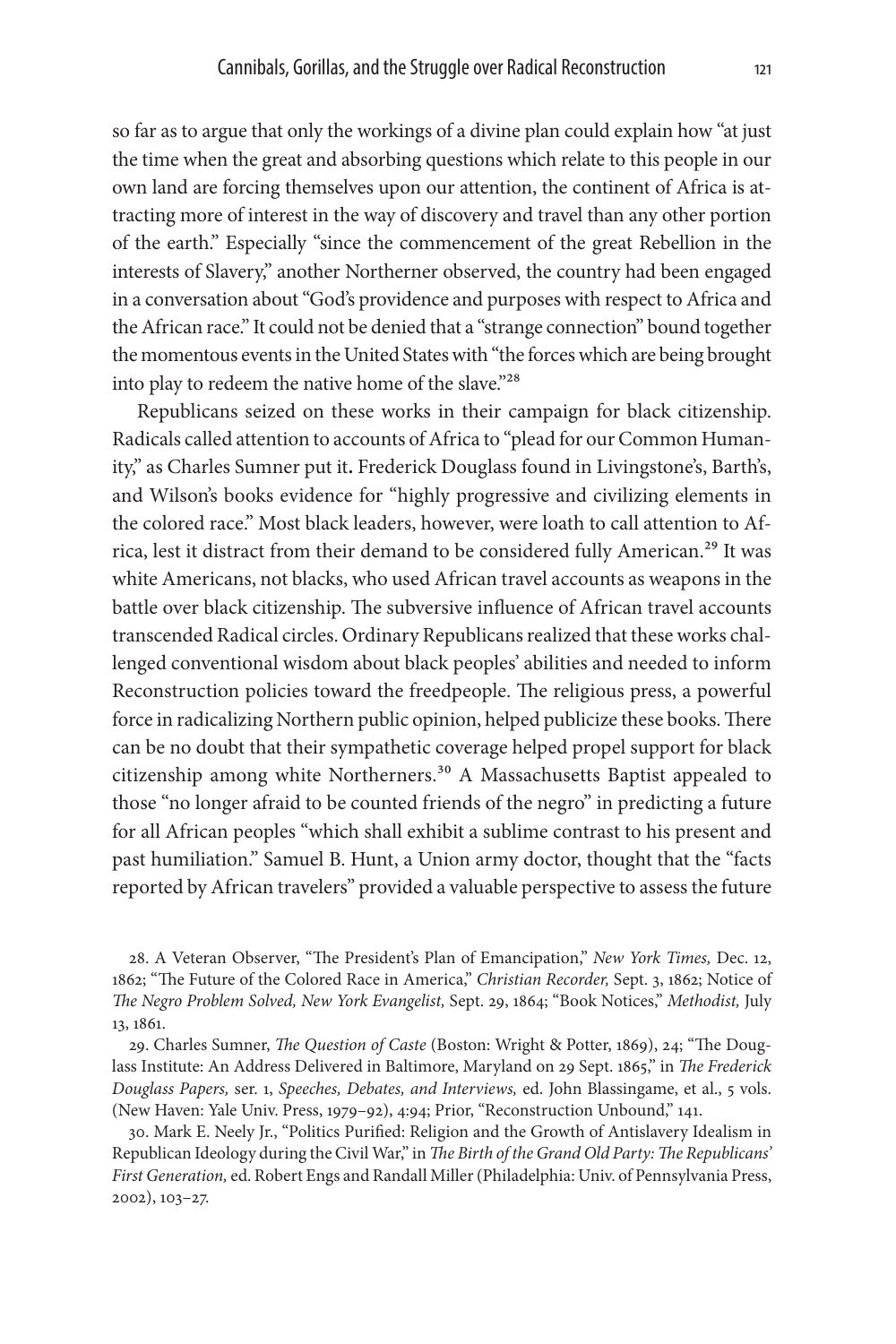prospects of African Americans. Hunt maintained that the flaws that Americans ascribed to race had been produced by historical conditions both in Africa and the United States. They "may be expected to disappear under the engerising [*sic*] influences of freedom and the teacher."<sup>31</sup>

Advocates for emancipation and black citizenship took pains to point out that Livingstone's cohort of Africa experts agreed that the incidence of allegedly common practices like human sacrifice, cannibalism, and witchcraft had been greatly exaggerated in older accounts. In an article on Livingstone's Zambezi expedition, a reviewer likened African "witches' . . . wonderful power" over the people to that of the "modern spiritualists" of the United States. "The African, after all, is very much like other men," he or she concluded. Even those in the next wave of African exploration were sometimes willing to dispel the most egregious myths about the continent. Richard Burton's 1865 report on Dahomey—"a synonym for all that is cruel and barbarous" about Africa, observed a reporter—stressed that accounts of human sacrifice, rumored to number in the many thousands per year, were wildly overblown. The Dahomeans, Burton reported, sacrificed just a small number of war captives and criminals. Paul du Chaillu resisted an easy opportunity to caricature the Fang people as unadulterated savages.<sup>32</sup> He described them as "regular ghouls" for eating the dead of neighboring tribes. One of his favorite stories, repeated many times on the lecture circuit, was of a Fang woman casually toting "a piece of the thigh of a human body, just as we should go to market and carry thence a roast or steak." It was a shocking account, perfectly calibrated to trigger Americans' darkest stereotypes of Africans.<sup>33</sup> In time, du Chaillu would stoke those prejudices. An ambivalent orientation toward Africans marked his early years of celebrity, however. He insisted not that he had never feared for his safety during his long acquaintance with the Fang but that he had been treated with the warmest hospitality. He maintained that the Fang were a highly advanced race—"the most promising people in all Western Africa."34

31. "The Negro Problem," *Christian Watchman and Reflector,* Oct. 13, 1864; Sanford B. Hunt, "The Negro as a Soldier," *Quarterly Journal of Psychological Medicine, and Medical Jurisprudence* 1 (Oct. 1867): 172–73, 177.

32. I will use the modern spelling, "Fang"; Du Chaillu wrote "Fan."

33. Paul du Chaillu, *Explorations and Adventures in Equatorial Africa . . .* (New York: Harper & Brothers, 1861), 89, 74. Some critics accused him of exaggerating or fabricating the account. Robert B. Walker, an American trader, wrote that neither he nor other residents had ever seen "a human bone or other remains," much less piles of them, in the Fang country. "Mr. Du Chaillu and His Book," *Athenaeum* 1769 (Sept. 21, 1861): 373.

34. "Livingstone's Expedition," *Christian Watchman and Reflector* (Boston), Nov. 15, 1866; "Royal Ceremonies in Dahome," *Daily Age* (Philadelphia), Nov. 16, 1864; "African Research," *Methodist,* Oct. 29, 1864; Du Chaillu, *Explorations and Adventures,* 89, 74, 97. The newspaper articles referenced David Livingstone, *Narrative of an Expedition to the Zambesi and Its Tributar-*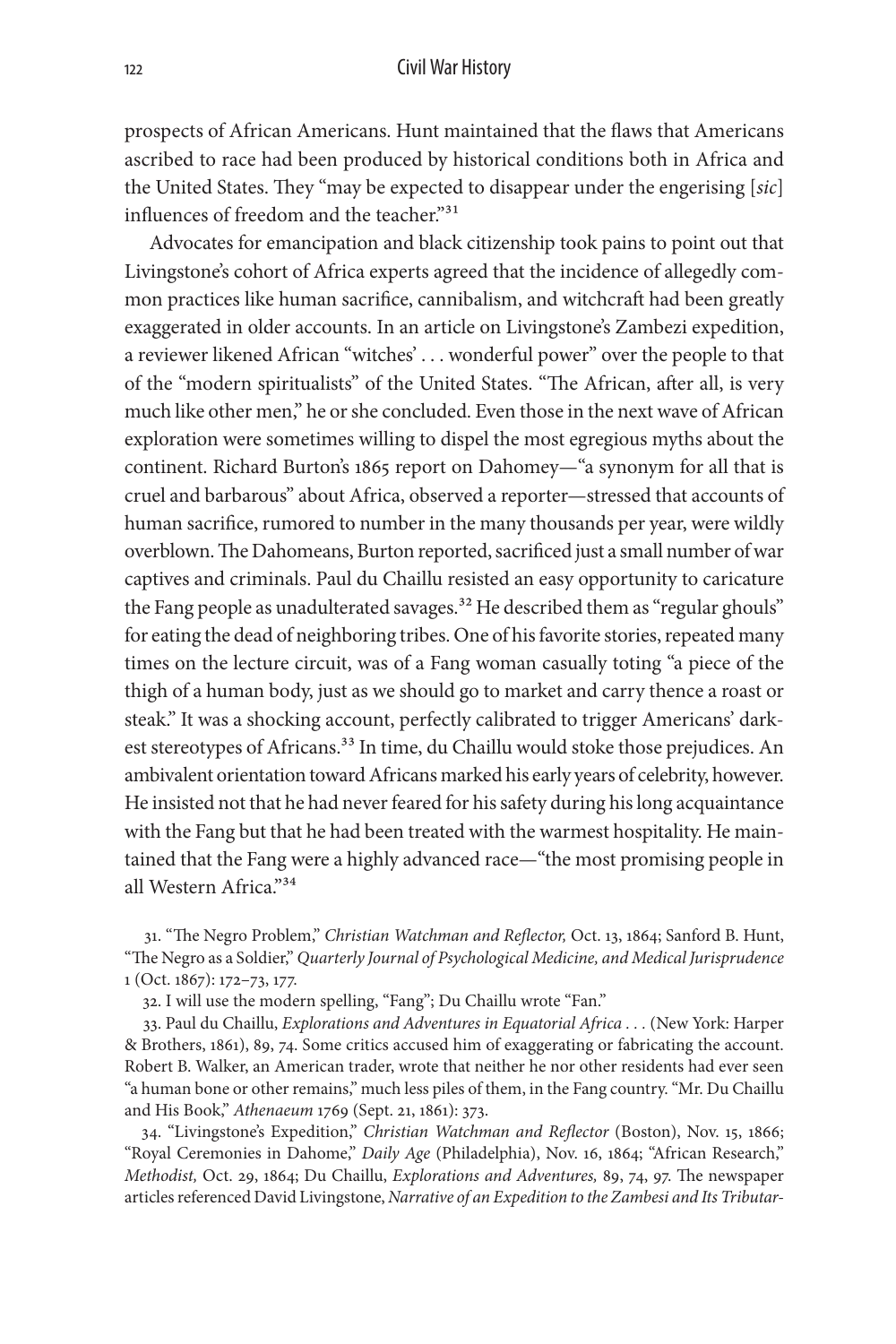In sum, the evidence from both the African interior and Civil War battlefields assuaged many Northerners' doubts about black Americans' ability to participate in civic life. "If our Southern friends doubt the ability of the freedman to take care of himself," one of them recommended that they read Livingstone's account of his Zambezi expedition, which teemed with accounts of Africans' shrewdness, industry, and compassion. To those traits, the evidence from the South's battlefields added valor, self-sacrifice, and patriotism. Describing the rescue of Gen. Halbert Paine from the entrenchments around Port Hudson, Louisiana, by a squad of US Colored Troops, the *Chicago Daily Tribune* asked, "Can it be imagined that Gen. Paine will hereafter in the pride of race, compare the negro to the gorilla?" The question answered itself. "A better day is opening for black as well as white," the *Tribune* predicted, one that would establish a "better Humanity, a purer Liberty, a stronger Union founded on Right."35

The *Tribune* proved far too optimistic in forecasting that military service would, in the long term, transform Northern racial attitudes. Its reference to Africans and gorillas suggests a major reason why. In the 1860s and '70s, a new set of African travel accounts appeared, the most influential of which were written by Richard Burton, John Speke, Paul du Chaillu, and Henry Morton Stanley. Burton, best known for making the hajj under disguise in 1853, traveled extensively in East and, later, West Africa. Speke had partnered with him before setting off on his own to discover the source of the Nile. The most authoritative source for Americans was du Chaillu, the son of a Frenchman employed by the French colony at Gabon. Du Chaillu's maternity is a mystery. Most of his biographers think his mother was a native of Réunion (known then as Bourbon), where Paul was born around 1831. He lived in the home of Jane and J. Leighton Wilson at their Gabon mission from 1848 to 1852. He taught at a girls' school in Carmel, New York from 1852 to 1855. Denied naturalized citizenship, du Chaillu nevertheless assumed American nationality. He claimed to have unfurled an American flag on setting off on his first journey into the African interior. On returning, he had two porters affix the flag from the tallest tree. In the 1850s and '60s, he made two long explorations of equatorial Africa. He was the first westerner to see and report on the western

*ies* (London: J. Murray, 1865); and Richard Burton, "On the Present State of Dahome," *Report of the Thirty-Fourth Meeting of the British Association for the Advancement of Science* (London: John Murray, 1865), 138–39.

<sup>35. &</sup>quot;Livingstone's Expedition," *Christian Watchman and Reflector,* Nov. 15, 1866; "Our Colored Allies," Chicago *Daily Tribune,* July 2, 1863. For an account of Paine's rescue, including the claim, "It is universally conceded that the negroes make capital soldiers," see "Gen. Paine Seriously Wounded—Interesting Particulars—Noble Conduct of Negro Troops," *Wood County Reporter* (Grand Rapids, WI), July 9, 1863.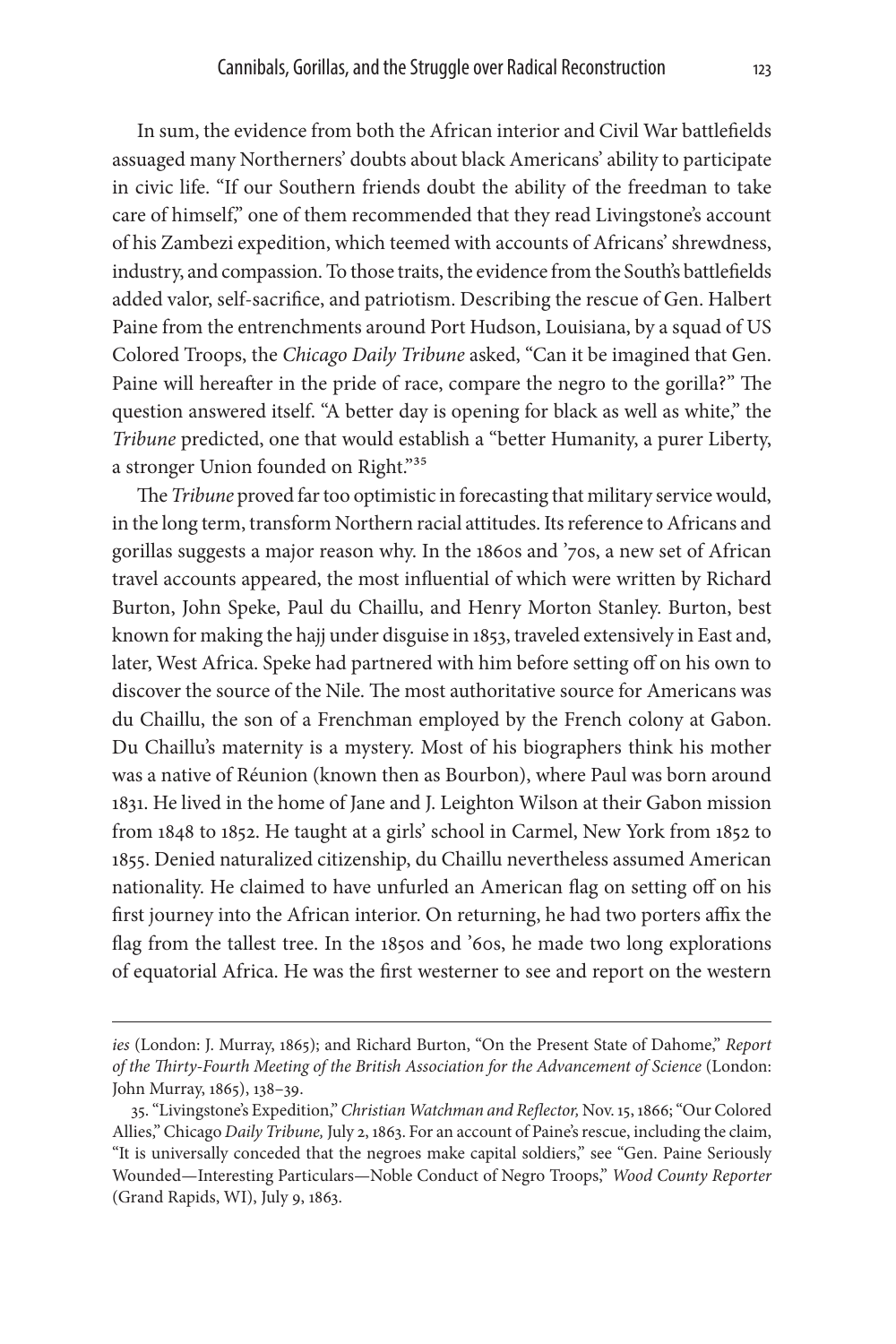lowland gorilla in the wild. His writings and lectures about those encounters made him famous. More ominously, he and the other explorers of the 1860s and '70s found themselves entangled—or entangled themselves—in the counterattack against black citizenship in the United States.<sup>36</sup>

Du Chaillu and his contemporaneous author-explorers utterly lacked the benevolent orientation of Livingstone's cohort. In the 1850s, one critic reflected, it seemed as if the purpose of "all enterprises of African adventure" had been to open "Africa to commerce, Christianity, and civilization." That was hardly the case with du Chaillu's generation. They were either apathetic or, in Burton's case, hostile to the idea of "civilizing" Africans. Together, their publications represented a disaster for the image of black people in and out of Africa. They halted the progress, in both the learned community and in popular culture, of a decade of favorable writings on African potential. They provided the ammunition for a devastating counterattack against advocates for African American citizenship.<sup>37</sup>

These books laid the foundation for a pitiless depiction of people of African descent that took deep roots in American culture. Proslavery writers had feigned concern for the enslaved, insisting that bondage had refined hitherto savage Africans. Charles Roderick Dew had gone so far as to aver that American blacks were "civilized," having "imbibed the principles, the sentiments, and feelings of the white" man.<sup>38</sup> Antebellum Southern solicitude toward Africans disappeared after emancipation. Hitherto described as "happy, content, unaspiring, and utterly incapable" of disorder, black Americans suddenly became Africans—cannibals, practitioners of human sacrifice, and bloodthirsty killers.<sup>39</sup> Just after the Fourteenth Amend-

36. Monte Reel, *Between Man and Beast: An Unlikely Explorer and the African Adventure that Took the Victorian World by Storm* (New York: Anchor Books, 2013), 223. David Prior skillfully examines Democrats' use of du Chaillu's work in "Reconstruction Unbound," 108–46. Richard Burton authored many works. *Abeokuta and the Camaroons Mountains, An Exploration,* 2 vols. (London: Tinsley Brothers, 1863); and *The Lake Regions of Central Africa,* 2 vols. (London: Longman, Green, Longman, & Roberts, 1860), were widely reviewed in the United States. John Hanning Speke, *Journal of the Discovery of the Source of the Nile* (New York: Harper, 1864).

37. "The Oxford, Cambridge, and Dublin Mission to Central Africa: News of the Mission, and of Dr. Livingstone," *African Repository and Colonial Journal* 37 (Aug. 1861): 237. On Burton's view of Africans, see Dane Kennedy, *The Highly Civilized Man: Richard Burton and the Victorian World* (Cambridge, MA: Harvard Univ. Press, 2005), 146–50.

38. Charles Roderick Dew, "Abolition of Negro Slavery," in *The Ideology of Slavery: Proslavery Thought in the Antebellum South, 1830–1860,* ed. Drew Gilpin Faust (Baton Rouge: Louisiana State Univ. Press, 1981), 68; Joyce E. Chaplin, "Slavery and the Principle of Humanity: A Modern Idea in the Early Lower South," *Journal of Social History* 24 (Winter 1990): 299–315; Edward B. Rugemer, "The Southern Response to British Abolitionism: The Maturation of Proslavery Apologetics," *Journal of Southern History* 70 (May 2004): 221–48.

39. Robert F. Engs and Randall M. Miller observe that the former slaveholders saw the freedpeople as "proto-barbarians." By contrast, James L Roark argues that antebellum paternalism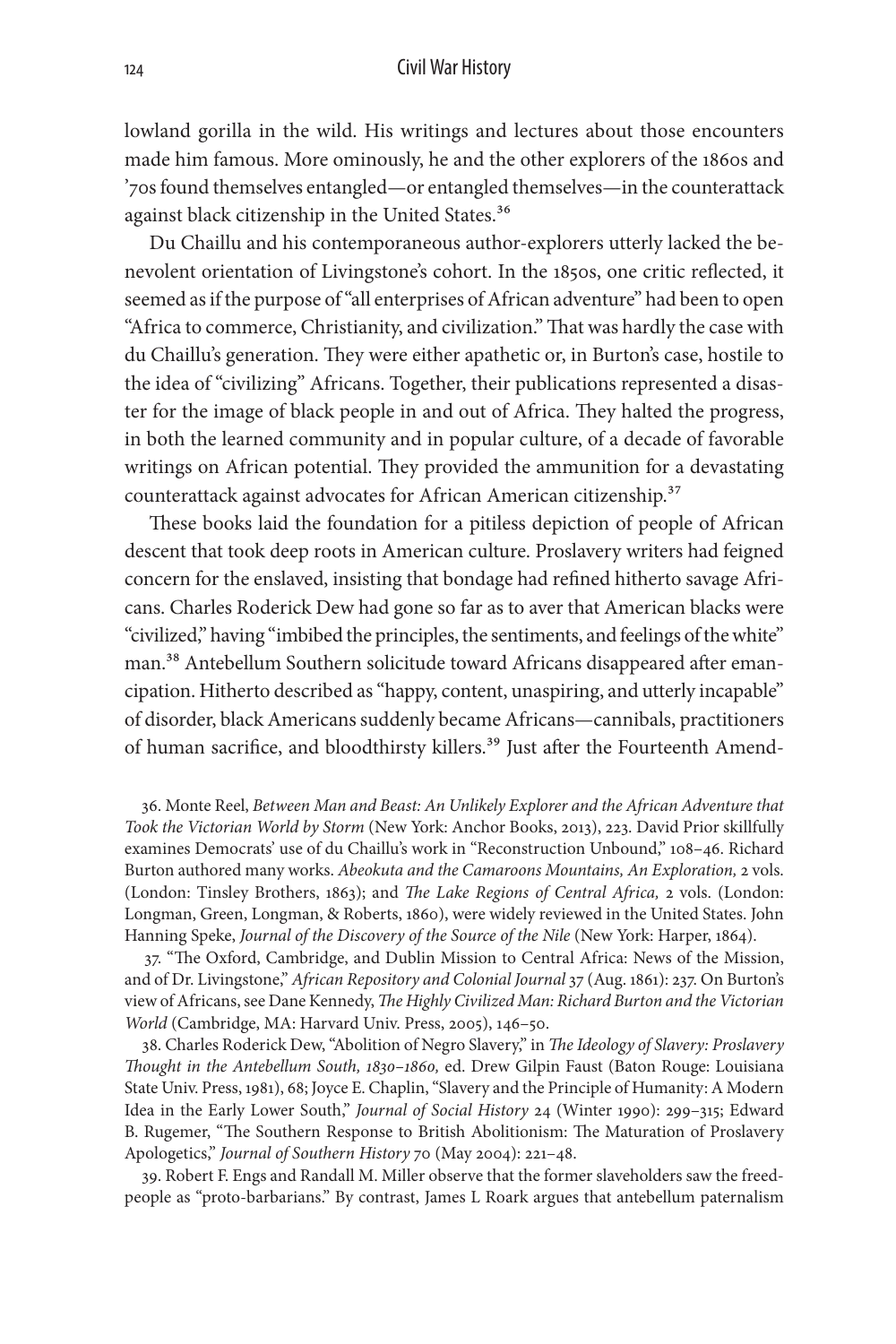ment's ratification in July 1868, the *Camden* (New Jersey) *Democrat* editorialized on some "savage atrocities by native Africans." The *Democrat* invited its readers to ask whether "the ignorant masses of negroes in our Southern States have yet been long enough removed from their brutal cannibal fathers, to be put over our white brethren of the South as their masters?" The overtly racist African travel accounts of the 1860s and '70s helped white Southerners and their Northern allies represent the freedpeople as, at best, one step away from "cannibal feast." The "black heel" of these savages was poised to be placed "upon the necks of our white brethren," the *Democrat* warned.40

Critics of Radical race policies pointed to Africa to show what the United States could expect from the freedpeople's empowerment. During every step of black progress in the Civil War era—emancipation, enlistment, citizenship, suffrage reactionaries drew on lessons from African discovery to predict disaster. As early as 1860, a Catholic writer marveled that Northerners seemed willing to sacrifice their lives for people "whose relatives are roasting and eating each other in Africa." In a 1863 debate, Senator David Wilmot sought to assuage fears over black enlistment by reminding his colleagues that the prospective soldiers were "Christian people." Garrett Davis of Kentucky responded that American blacks were merely "reclaimed savages." Putting arms into their hands would "place them in a position where they will relapse into savageism again." Davis charged that enlisting blacks was a reckless social experiment destined to inflict rapine and murder across the South. Their service having failed to realize those dire predictions, reactionaries mounted their next attack during debates over black suffrage. A Louisianan pointed out that the Fang were "relatives of the present candidates for universal suffrage." Racist Americans urged their compatriots to learn about contemporary Africa to understand what "black Republican" governments would do to the South. Only madness or malevolence, one Virginian maintained, could explain why Republicans would dream of placing "Congo and Dahomey . . . on top of Virginia and North Carolina."41

persisted into the postwar era, although he concedes it was "often a very pale imitation" of the older iteration. Engs and Miller, introduction to *The Birth of the Grand Old Party,* 6; Roark, *Masters Without Slaves: Southern Planters in the Civil War and Reconstruction* (New York: W. W. Norton, 1977), 202.

<sup>40. &</sup>quot;Speech to the Senate by James Henry Hammond," *Congressional Record,* 35th Cong., 1st Sess., Mar. 4, 1858, 992; "African Atrocities," *Camden (NJ) Democrat,* July 18, 1868; "African Atrocities," New Orleans *Commercial Bulletin,* June 23, 1868.

<sup>41.</sup> *New York Freeman's Journal and Catholic Register,* quoted in Mark A. Noll, "The Catholic Press, the Bible, and Protestant Responsibility for the Civil War," *Journal of the Civil War Era* 7 (Sept. 2017): 363; Cong. Globe, 37th Cong., 3rd Sess., Feb. 7, 1863, 799–800; "Adventures in Equatorial Africa," *New Orleans Times,* Nov. 6, 1865; "The Border State Fair," *Richmond Daily Dispatch,* Oct. 21, 1868.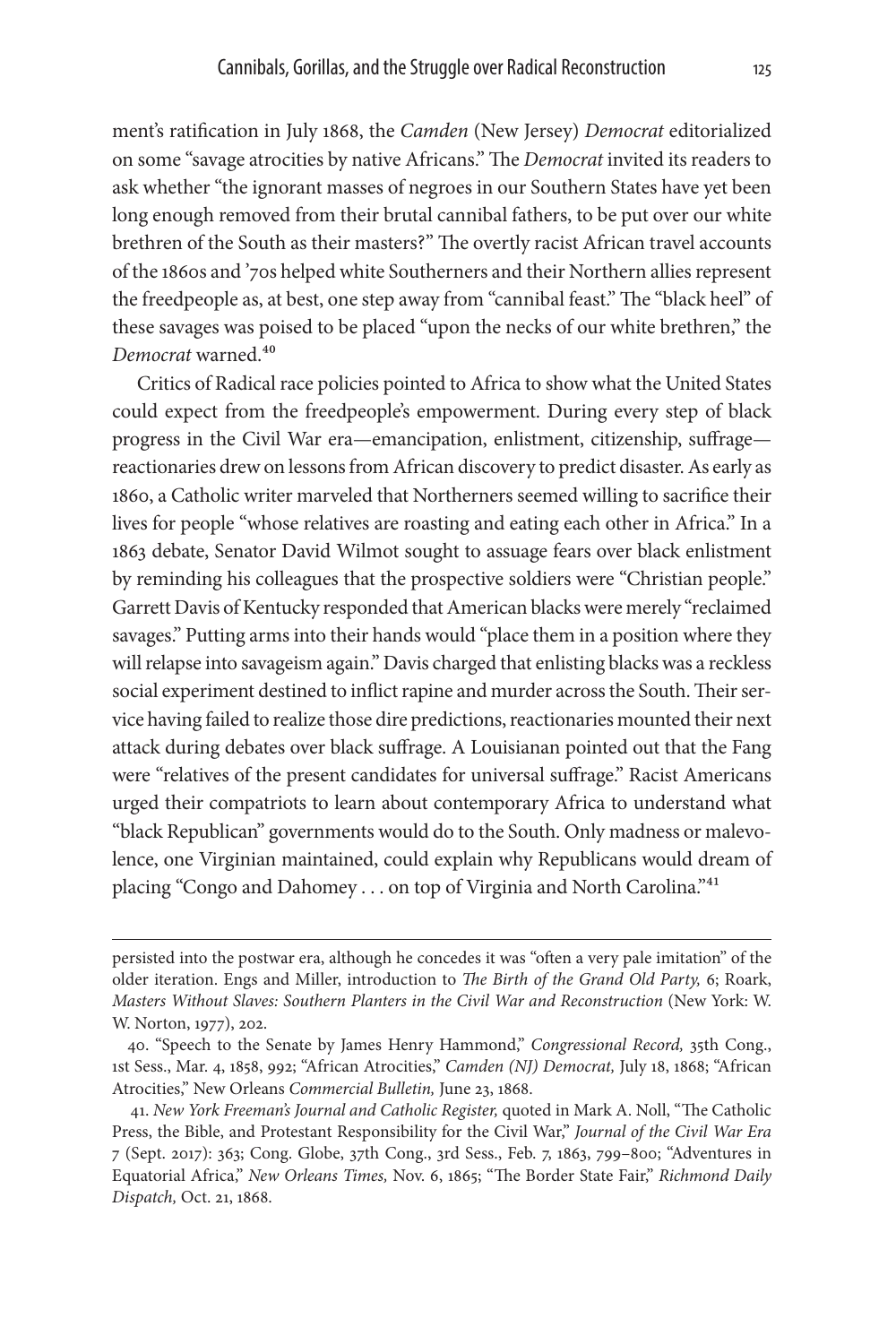Lest the consequences of that "insane" inversion were less than obvious, blacks' enemies summoned a vision of contemporary Africa to depict the apocalyptic future that awaited the South. A typical skeptic asked, "Shall this continent be given up to barbarism for a fanatical experiment and a party scheme?" The only innovations Africans excelled in were those that "supplied more efficient means for the gratification of [their] instinct of cruelty." One story making the Anglo-American rounds in the summer of 1866 reported on a vicious war in Calabar, where after one battle a hundred or so prisoners "were reported to have been eaten at a great cannibal feast." Republicans ought to "take these, their colored brethren, under their protection, and see that 'manhood suffrage' is extended to them," urged the *Richmond Whig.* Reactionaries looked beyond Africa for lessons about the consequences of black political power. Haiti, a "delightful land of negro supremacy," provided a rich source of instruction for Americans. An Ohioan argued that the tumultuous administration of Haitian president Sylvain Salnave illustrated the "manifest destiny in our Southern States . . . of negro supremacy." The freed slaves' inherent laziness would bring about hunger, soon after which "the pangs of starvation will drive him to rapine and bloodshed, and then will follow his bloody exterminations." Black political power, in other words would bring about a dystopia in the South—by transforming it into Africa.<sup>42</sup>

By the mid-1860s, Paul du Chaillu had become the favored authority for Americans seeking to understand Africa and its lessons for black citizenship. Americans should carefully consider du Chaillu's views of "the capacity and capabilities of the negro," said the New York *Times,* because of his "extensive" experiences among Africans. He made another excursion into the interior in 1863–65, published his second book in London, and returned to the States, where he launched a second career as a lecturer and children's book author.<sup>43</sup> In his first book, he had occasionally expressed real affection for Africans**:** "I met every where in my travels men and women honest, well-meaning, and in every way entitled to respect and trust." But he was all too ready to denigrate Africans, especially when addressing a crowd—maybe, as one biographer suggests, because du Chaillu tailored his lectures for what he thought his listeners wanted to hear. In 1861, a San Francisco audience attended politely to his complimentary account of the Fang. But when du Chaillu shifted to ridiculous,

42. "Border State Fair"; "The Nigger Question and the Republican Party," *Macon (GA) Weekly Telegraph,* Nov. 8, 1867; "Cannibalism," Richmond *Whig,* Oct. 26, 1866; "Negro Supremacy in Hayti—Salnave a Specimen Brick," *Daily Ohio Statesman* (Columbus), Dec. 30, 1867.

43. Stuart McCook, "'It May Be Truth, but It Is Not Evidence': Paul du Chaillu and the Legitimation of Evidence in the Field Sciences," *Osiris* 11, no. 1 (1996): 177–97; Henry H. Bucher Jr., "Canonization by Repetition: Paul du Chaillu in Historiography," *Revue française d'histoire d'outre-mer* 66:242–43 (1979), 15–32.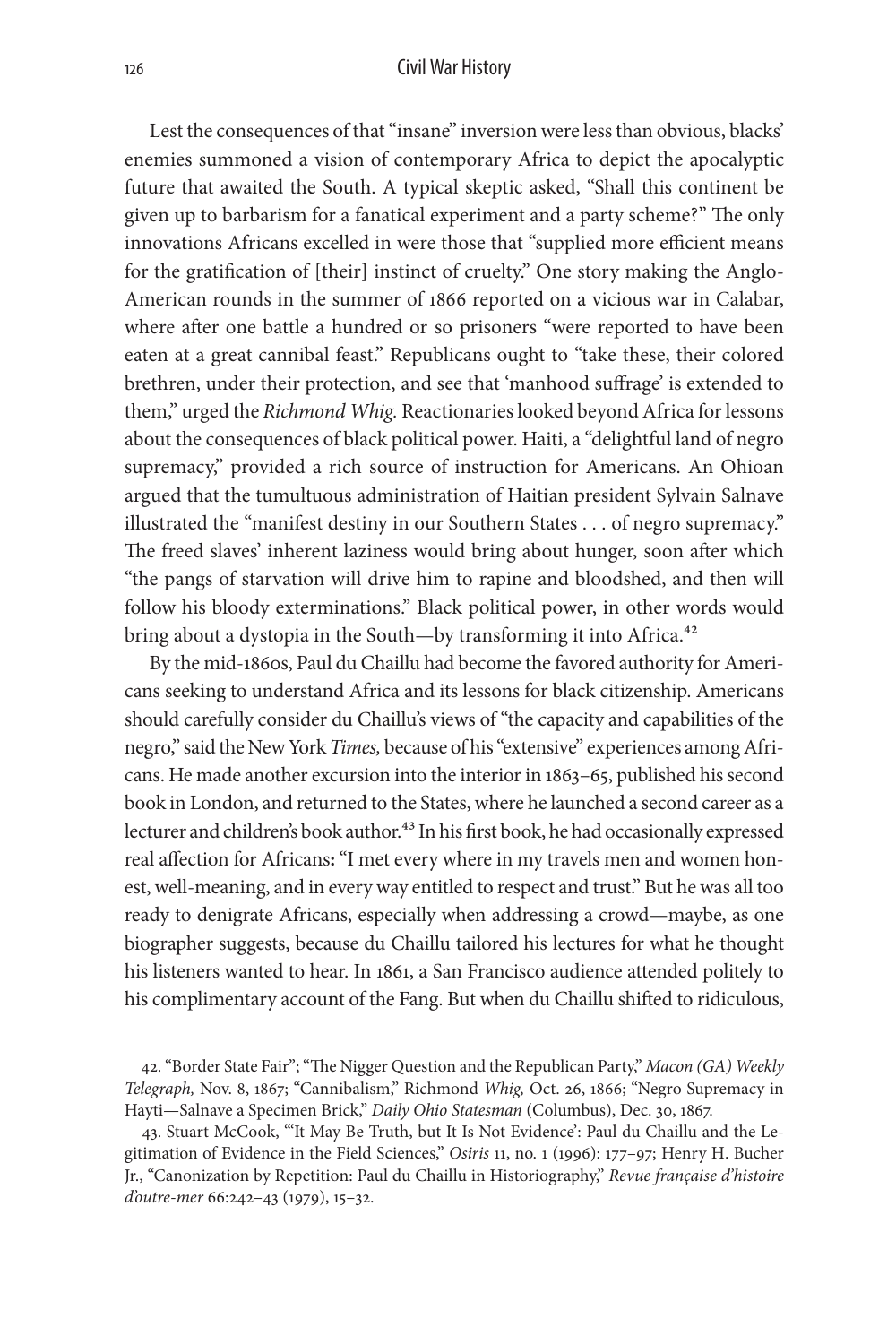dehumanizing stories, they grew enthusiastic. He warmed to the occasion, regaling the assembly with tales about the demerits of African men. They are "very lazy and make their wives do everything for them," he said to loud laughter. "Big, strong, lazy savage[s]" milled about while "the women are loaded down with plantains." As the Civil War transitioned into Reconstruction, the man who had become Americans' leading authority on Africans suddenly had little good to say about them—a fact reactionaries quickly exploited. Du Chaillu's work, a critic of Radical policies argued, allowed Americans to assess "the nature of the race, by giving us frequent opportunities of comparing the negro in this country with the negro at home."44

By the latter 1860s, the most du Chaillu would say for Africans' sake was that he hoped they would not become extinct as a race, even though he thought it was probably inevitable. His father figure Leighton Wilson had gotten into trouble with the Maryland State Colonization Society for blaming the decline of the Grebo, the native population at Cape Palmas, on settler imperialism. Du Chaillu, who thought he saw evidence of depopulation in Central Africa, disagreed with that conclusion. "Let me raise my voice in defence of the white man," he told an audience at the Cooper Institute in 1867. "Primitive man," he said, "must disappear before the higher intelligence. This is not a theory but a fact." Wilson did not dispute that Africans and other endangered races were inferior to whites. He simply insisted that their inferiority did not justify their extinction. It is unclear what du Chaillu knew about evolutionary theory. He did not directly address Darwin or his works in his writings or lectures. But, in no small part due to the citizenship debate, his theories were in the air. Du Chaillu engaged those theories in the unsophisticated manner typical of Reconstruction's opponents: the disappearance of "inferior" races was not only inevitable but necessary. He disagreed both with those who said that Africans were incapable of improvement and with those who thought "that he is capable of reaching the highest state of civilization." The latter was clearly false, he insisted, but improvement could only go so far—and to no practical purpose. Without much enthusiasm, he told the audience that it was their responsibility "to be kind to" Africans, "and to try to elevate [them]." In the end, though, he opined, "That he will, in the course of time, follow the lower races of men and disappear, I have but little doubt."<sup>45</sup>

Du Chaillu even adopted the old proslavery tactic of misrepresenting Livingstone, Barth, and others for the purpose of denigrating Africans. From them, he said, "we

<sup>44. &</sup>quot;Du Chaillu's African Explorations," *New York Times,* Apr. 28, 1867; Du Chaillu *Explorations and Adventures,* 21; "The Cannibal Fans and Neam Nams," *San Francisco Evening Bulletin,* Oct. 11, 1861; Review of *Wild Life Under the Equator, Old Guard* 7 (Feb. 1869): 156. Reel, *Between Man and Beast,* 150.

<sup>45. &</sup>quot;Equatorial Africa," *New York World,* May 15, 1867.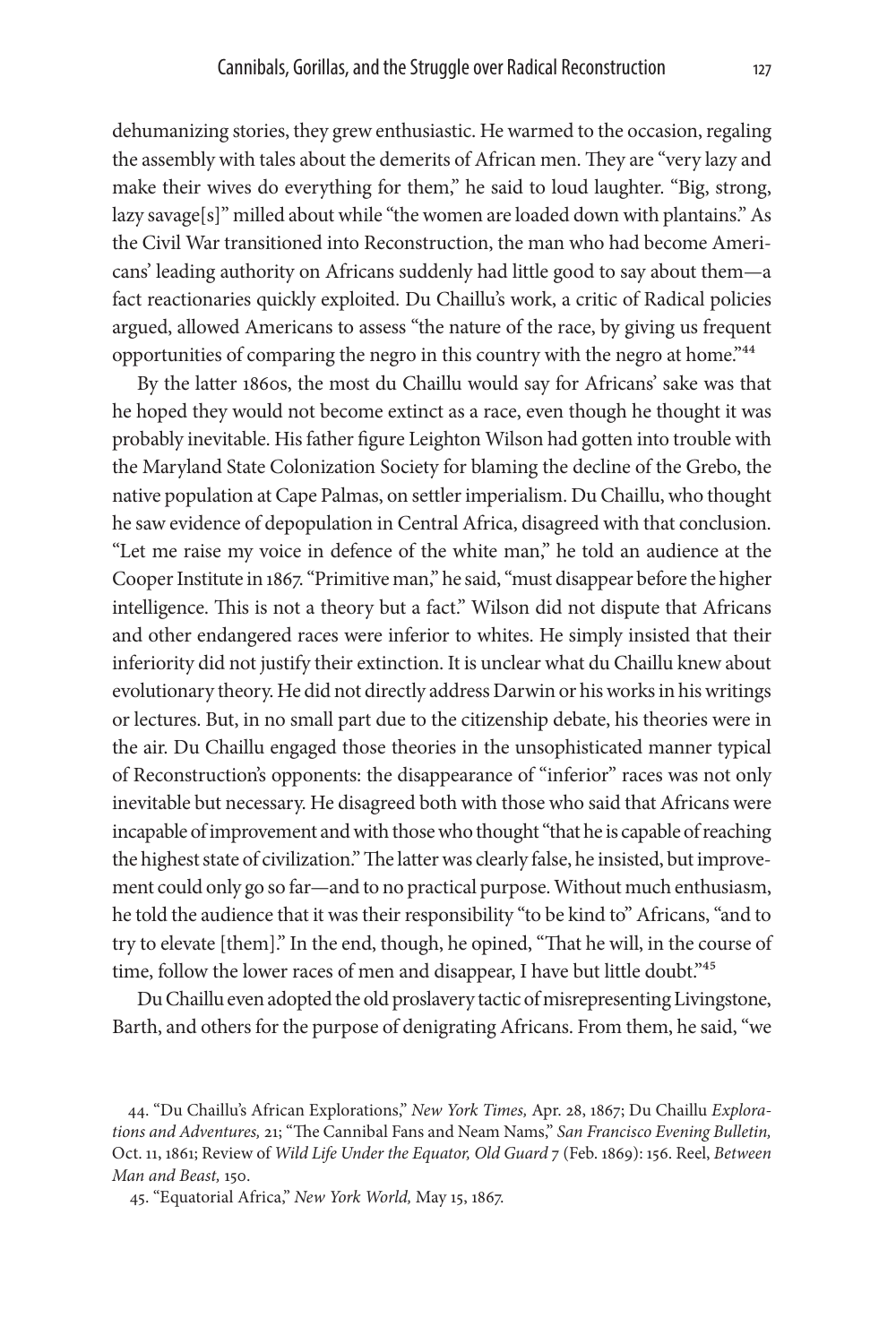learn that most of the chiefs are cruel, having the right to put to death their subjects at their will; villages are continually sacked by the stranger, and the people carried into slavery." That was a blatant distortion of Livingstone and other Africa experts—even Burton—who ascribed slave trading to American demand. In the hothouse political atmosphere of Reconstruction, these misrepresentations did not go unanswered. A writer in Greeley's *Tribune* objected that du Chaillu's model African "has for years remained in a savage state; it does not follow as a consequence that he must 'finally disappear' from the face of the earth." If Africa was suffering depopulation, it stemmed not from racial degeneracy but from western violence and greed. Africa would soon take its rightful place in the company of Christian nations. The *Tribune* insisted, "The negro race has an appointed location on this planet, and an appointed work to do on it, and it is impossible to dispose of them by the flippant philosophy ... which is so fashionable now-a-days in certain very enlightened quarters."<sup>46</sup>

Democrats turned the *Tribune*'s critique into an opportunity to pummel the Radicals' agenda. Du Chaillu's only fault, accused the rival *Herald,* was that he had "fallen afoul of the theories of our Radical friends." He had sinned in seeing "the negro in his native land as he is, and not as the friends of the black man think he ought to be." His discoveries had disproven Republican claims that the "negro race on this continent has fitted itself for participation in the highest form of political government." The *Herald* claimed to understand why his "hard facts should be received with disgust by the sentimental dreamers and political schemers of our time." Du Chaillu, they argued, was just what the times called for—a clear-eyed observer of African life, unburdened by the biases of Livingstone and his cohort, who recognized the utter incapability of African peoples to rise to the demands of citizenship. An Ohioan put the matter succinctly after seeing the explorer speak in Cincinnati in 1869. "M. du Chaillu," this witness reported, "is, evidently, not much of a believer in Negro equality."<sup>47</sup>

Du Chaillu made that plain in the new genre he entered successfully in the late 1860s: children's literature. Surprisingly, considering his audience, in these books he gave free rein to the most lurid "dark Africa" tropes. Not all of these stories were bereft of sympathy for Africans. The women of one village cared for him when he had become desperately ill for several weeks. He invited his young audience to consider that "even under the black skin of the benighted and savage African," God had "implanted something of His own compassionate love." He even engaged in some cultural relativism, observing that if Africans "were to see us dancing in our

<sup>46. &</sup>quot;Equatorial Africa"; "Du Chaillu on the Negro's Destiny," *New York Tribune,* May 18, 1867.

<sup>47. &</sup>quot;Du Chaillu, the Negroes and the 'Tribun-," *Brooklyn Daily Eagle,* May 18, 1867; *Cincinnati Daily Enquirer,* Feb. 14, 1869, quoted in Reel, *Between Man and Beast,* 233.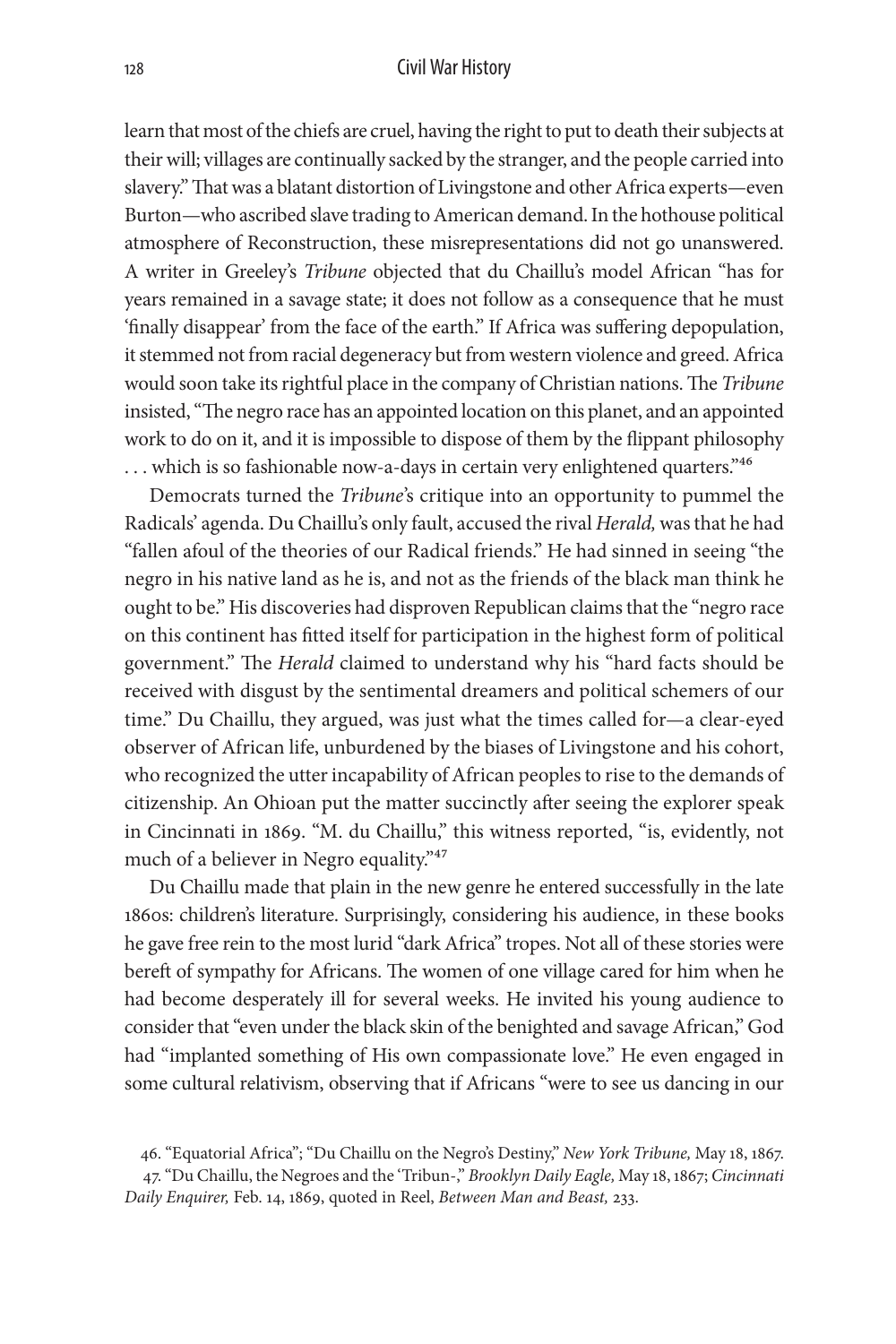fashion, they would laugh quite as much as you would laugh if you could see them capering in their uncouth style." A pervasive atmosphere of horror overwhelmed these brief moments of sympathy, however. The "kind-hearted negroes" in the village in which he convalesced nevertheless "were given to superstitions which led them to commit the most horrid cruelties," such as the murder of a ten-year-old boy who had been tricked into confessing to witchcraft. American boys and girls read that "they took spears and knives, and actually cut the poor little fellow to pieces." In another village, three women accused of the murder of an old man who had clearly died of natural causes were forced to drink a poisoned concoction to prove their innocence. As they succumbed, "all was confusion. In an incredibly short space of time the bodies were cut in pieces and thrown in the river." He also added an element of horror to his description of the Fang. In *Adventures and Explorations,* he had written that in their village he had seen a woman walk by with a piece of human leg. In his lectures to young audiences, he made a clarification: she had carried "the thigh of a little child under her arm for a noon-day stew." He also told a Brooklyn Sunday School that the Fang preferred to eat women aged sixteen to twenty-four—a claim that contradicted what he had said in his books.<sup>48</sup>

These accounts could hardly have been better designed to inspire fear and disgust toward Africans. Worse was to come. Reactionaries took further courage from the gorilla craze that swept through the western world in the 1860s. Du Chaillu bore much responsibility for that development. His books were sensations, leading to his lucrative career as a lecturer. He even opened a museum on Broadway in 1860 in which he displayed an array of his African curiosities, the star of which was a stuffed gorilla. Images of gorillas appeared throughout Anglo-American popular culture—in a popular songs, stage plays like *Mr. Gorilla,* and as a slur like the one George McClellan used against Abraham Lincoln, whom he privately called "the original gorilla." In Reconstruction's context, the gorilla intersected with debates about evolution spurred by the controversy over *The Origin of Species* to provide white Southerners and their allies with a simple, culturally resonant image to denigrate black Americans' character and intellect. In the 1860s and '70s, the racial implications of Darwin's theory were still unclear. Abolitionists pointed out that evolution contradicted polygenist theories of human origins, demonstrating that all races shared a common ancestor. Yet racists took at least as much comfort from Darwin's book. They argued that Anglo-Saxon peoples had evolved to a more

48. Paul Du Chaillu, *Stories of the Gorilla Country* (New York: Harper & Brothers, 1867), 279, 89, 280; Paul Du Chaillu, *Lost in the Jungle* (New York: Harper & Brothers, 1869), 157, 160; "Du Chaillu among the Cannibals—He Refuses to Take a Wife—Life among the Man-Eaters," *San Francisco Evening Bulletin,* Jan. 1, 1870; "Central Africa: M. Paul Du Chaillu Lectures before the Members of St. Peter's Sunday School in Brooklyn," *New York Herald,* Nov. 29, 1877.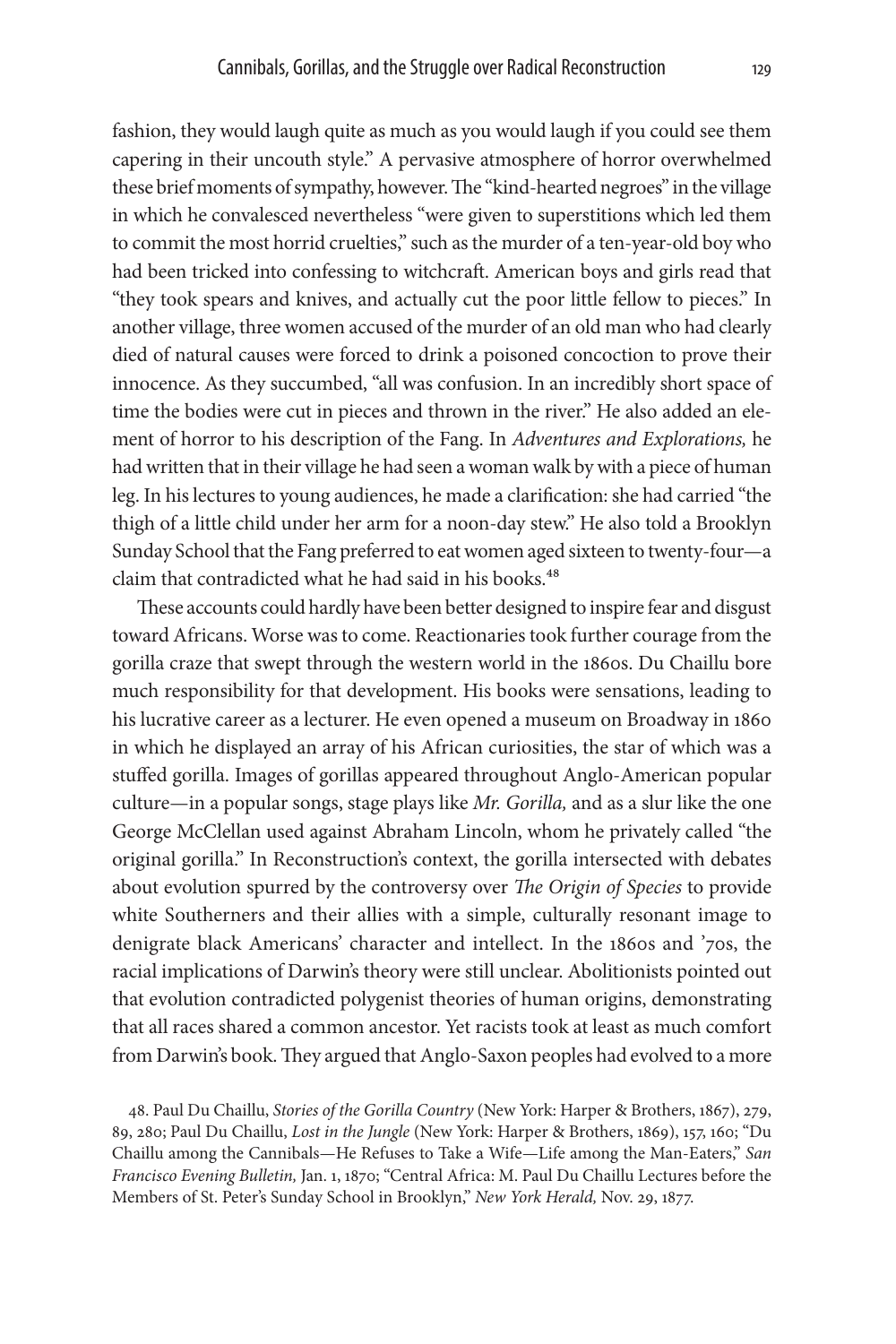advanced state than other human races—especially Africans. Seeking any weapon within reach to battle Republicans, reactionaries dismissed evolution's ambivalent implications. They insisted that it clearly demonstrated the unfitness of African peoples for civic or social equality. Evolutionary theory would not be inseparably yoked to popular racism until the 1890s, but that foundation had been laid thirty years earlier.<sup>49</sup>

Interest in the gorilla began when Harvard's Jeffries Wyman and the Reverend Thomas Savage coauthored a paper announcing the new species in 1847. Savage, a medical doctor with an interest in natural history, had served as an Episcopal missionary from 1836 to 1947 at Cape Palmas. Delayed at the Gabon River while returning to the States, he stayed with the Wilsons, old missionary friends who had relocated there after a dispute with colonial authorities. They decorated their home with African curiosities, one of which immediately piqued Savage's interest. It was a large skull with enormous eye sockets and a massive ridge running down the top. Savage tapped Wilson's good relations with the Mpongwe to quiz them about the animal. Their reports, which laid the foundation for his remarkably accurate description of the gorilla's habits, convinced him that the skull came from a hitherto unidentified species of primate—or "Orang," the term applied generally to all great apes. Once again he used his friend's influence, this time to procure additional skulls and a partial skeleton, which he promptly sent to Wyman. Neither man had much interest in the science of racial differences, but they wrote their paper in an atmosphere that made inferences difficult to avoid. Wyman wrote that no careful observer could fail to note "the wide gap which separates" the skeletons of Africans and gorillas. But he added a caveat that the critics of black citizenship would not fail to notice: the "Negro and Orang do afford the points where man and the brute, when the totality of their organization is considered, most nearly approach each other."50

Anglo-Americans were fascinated by the gorilla's physical similarity to humanity, which raised uncomfortable questions about humanity's place in the cosmos. One early report characterized the gorilla as a "libelous caricature on mankind."

49. George B. McClellan to Mary Ellen McClellan, Nov. 17, 1861, in *The Civil War Correspondence of George B. McClellan,* ed. Stephen W. Sears (New York: Ticknor & Fields, 1989), 135. On the "gorilla craze" see Reel, *Between Man and Beast,* 128–29, 151–63, 227–29. On the early, uncertain implications of evolution, see Randall Fuller, *The Book That Changed America: How Darwin's Theory of Evolution Ignited a Nation* (New York: Viking, 2017), 196–203; Matthew Frye Jacobson, *Barbarian Virtues: The United States Encounters Foreign Peoples at Home and Abroad, 1876–1917* (New York: Hill & Wang, 2000), 139–72.

50. Thomas S. Savage and Jeffries Wyman, "Notice of the External Characters and Habits of Troglodytes Gorilla, a New Species of Orang from the Gaboon River," *Boston Journal of Natural History* 5 (Dec. 1847): 441. On Savage, Wyman, and Wilson see Richard Conniff, *The Species Seekers: Heroes, Fools, and the Mad Pursuit of Life on Earth* (New York: W. W. Norton, 2011), 227–40.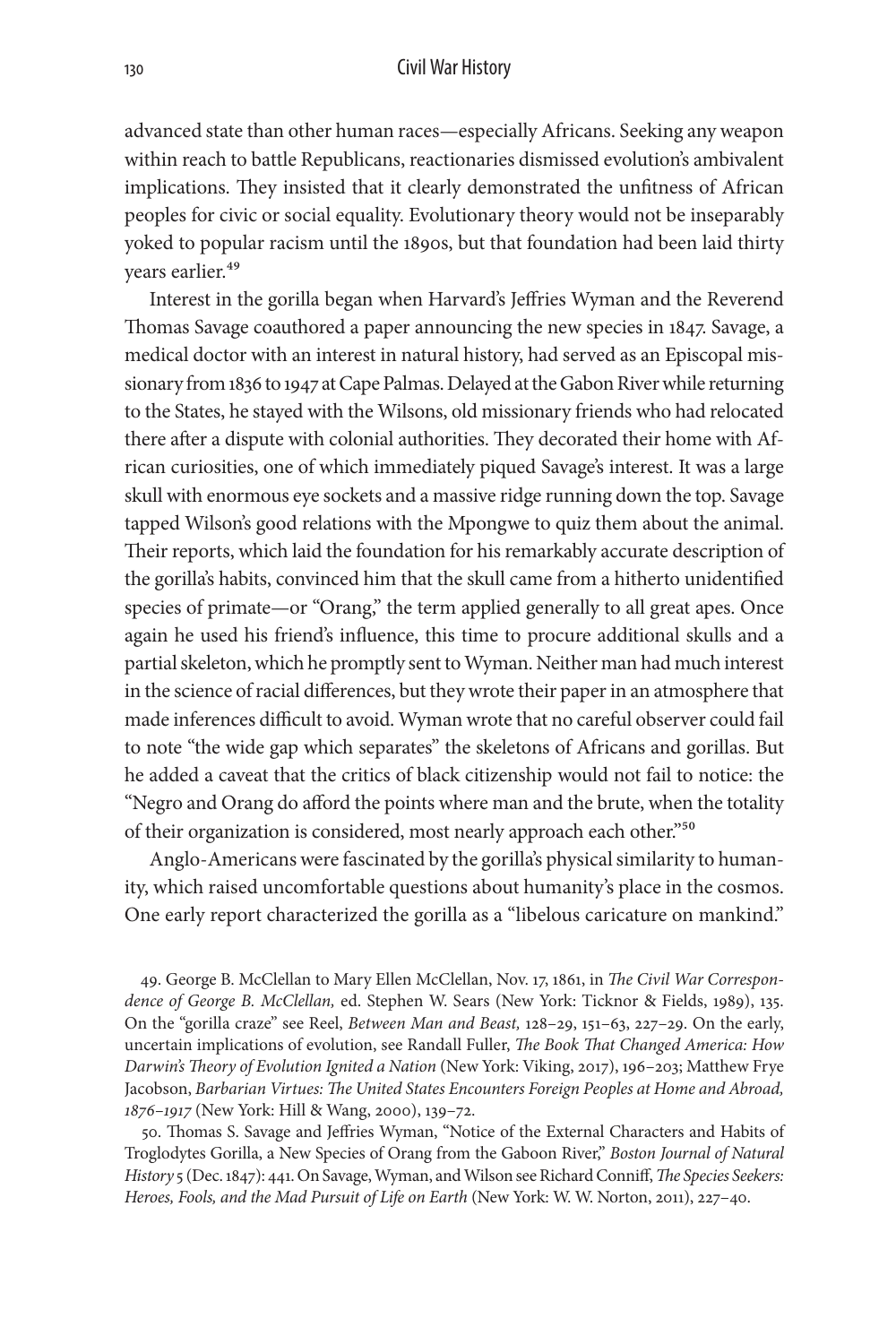Another reported, "It has almost the sagacity of man, and almost the ferocity of a fiend." Few Americans were interested in subtleties of the gorilla's behavior and physiology. They reveled in stories detailing its ferocity—a mischaracterization that persisted because du Chaillu and others drowned out the scientific literature. His publisher, Harper's, tirelessly marketed his book in the pages of its magazine. Harper's noted, "There is a monstrous fascination about his accounts of this animal which is scarcely equaled by the most horrid of Edgar Poe's nightmare-breeding romances." Anglo-Americans' racial obsessions made it practically inevitable that many commentators would be less interested in similarities between gorillas and humans than between them and Africans. The gorilla, one pundit thought, "looks very much like some of the wild African tribe of negroes." Political imperatives guaranteed that these kinds of inferences—linking gorillas and Africans with the barest veneer of scientific evidence—would intensify during the 1860s and 1870s.<sup>51</sup>

Du Chaillu's description of the gorilla combined the sensational with the scientific. He provided a technical physical and behavioral description, concluding that "the gorilla is the nearest akin to man of all the anthropoid apes." But, as usual, he tipped the scale on the side of the marvelous. The first gorilla he saw in the wild struck him like "a nightmare vision," reminding him of a "hellish dream creature—a being of that hideous order, half-man, half-beast." His book featured evocative illustrations, such as a gorilla standing astride the body of a hunter it had slain, bending the barrel of his rifle. Du Chaillu hastened to dispel the most fantastic rumors about gorillas—that they hunted elephants with clubs, that they laid in wait in trees to snatch up women. Yet not only did those myths persist, but he added others. He portrayed the shy, retiring gorilla as violently aggressive. Robert Walker, an American merchant, noted that du Chaillu had encountered a tame young female at his factory in 1859.<sup>52</sup>

Du Chaillu had supplied gorilla specimens to English naturalist Robert Owen. The gorilla quickly became fodder in debates over evolution and human origins. A fierce critic of Darwin, Owen insisted that he had discovered cranial structures in humans missing in gorillas, proving that no biological relation existed between them. Thomas Huxley set out to show that Owen had misinterpreted, distorted, or fabricated evidence. This academic debate trickled down into popular culture, where crude, speculative connections between Africans and gorillas became commonplace. American reactionaries saw that they could use this controversy

51. "Curiosities from Africa," *Richmond Daily Dispatch,* Nov. 15, 1859; "Strength and Ferocity of the African Gorillas—Extraordinary Species of Man-Fiends," Cincinnati *Daily Press,* Nov. 1, 1860; "Adventures in Gorilla Land," *Harper's New Monthly Magazine,* June 1861, 32; "The Gorilla," *Scientific American* 1 (Dec. 3, 1859): 363.

52. Du Chaillu, *Explorations and Adventures,* 70–71, after 296, 369, 370, "Mr. Du Chaillu and His Book," 373.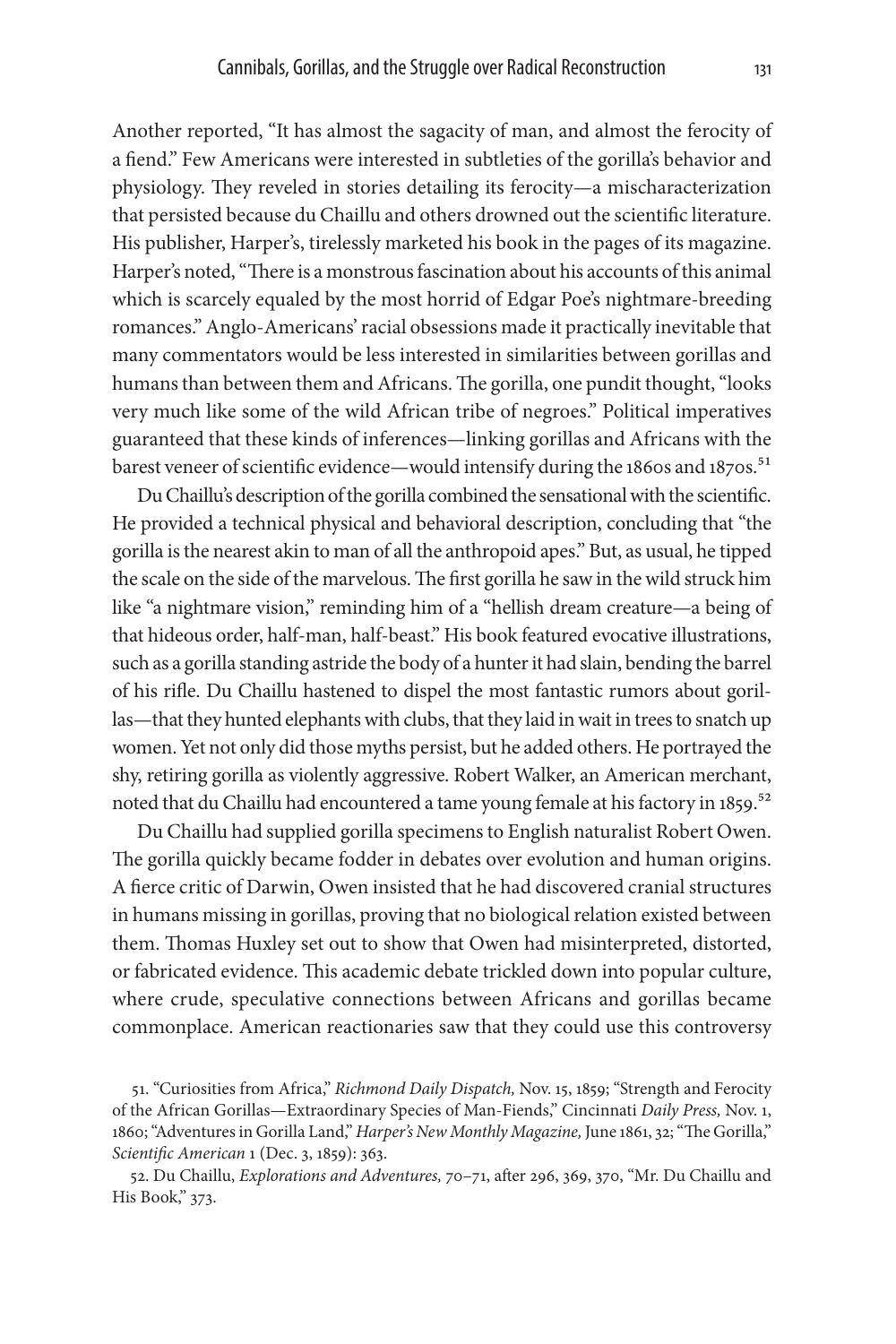in their campaign against black citizenship. To make a racist case against black citizenship, Reconstruction's opponents did not need evolution, but it provided them with a new, convenient weapon they did not hesitate to wield. As Randall Fuller observes, the timing of *Origin*'s publication ensured "that the issues of slavery, primary descent, and evolution would be inextricably linked in the minds of " American readers. Some abolitionists understood evolution to mean that all humans stemmed from a common ancestor. Reactionaries understood that Darwin's theory left no room for polygenesis, but it could be used to vindicate racism and slavery. Even if blacks and whites were from the same species, they argued, the latter had better adapted to the struggle for existence to become a superior branch of humanity. The timing of *Origin*'s arrival practically guaranteed that its American reception would be distorted by the politics of race and slavery.<sup>53</sup>

During Reconstruction, Natural selection, Africa literature, the gorilla, and black citizenship became inextricably linked in American culture. "My name is Gorilla and by that you can plainly see," went the first lines of "The Gorilla Quadrille." "By birth I am a Darkie but you can't get hold of me." The idea that the inferior races of humankind lived adjacent to primates, suggesting a biological connection, gained traction. Josiah Nott and George Gliddon's *Indigenous Races of the Earth* (1857) included a chart titled "The Geographical Distribution of Monkeys in Their Relation of That of Some Inferior Types of Men," purporting to show that the most advanced monkeys could be found amid the "most inferior" human races. Du Chaillu's description of the gorilla suggested to one commentator "that the lowest in the scale of the cannibal negroes would come nearest to the great apes, that still share with him the forest and the mountain in his native land." As David N. Livingstone concludes apropos of these efforts to stress the geographical proximity of allegedly lower races of humankind to advanced primates, "racial mapping simply *was* moral geography."54

Links between apes, monkeys, and African Americans predated Reconstruction. Indiana Democrat John Law warned that if Congress passed the Second Confiscation Act it would invite the South's "human gorillas to murder their masters and violate their wives and daughters." In 1862, a proslavery writer cynically conceded, "The negro proper is certainly not so low in the scale of *physical* organism as the gorilla"—suggesting thereby that he was intellectually similar.

53. On *Origin's* appropriation by white supremacists, see Fuller, *Book That Changed America,* 79, 238–38

54. C. H. R. Marriott, *The Gorilla Quadrille* (London: J. Williams, 1861); J. C. Nott and Geo. R. Gliddon, *Indigenous Races of the Earth; or, New Chapters of Ethnological Inquiry .* . . (Philadelphia: J. B. Lippincott & Co., 1857), 650 (table after 640); "The Gorilla and His Country," *Eclectic Magazine of Foreign Literature* 52 (Aug. 1861): 525; David N. Livingstone, *Adam's Ancestors: Race, Religion, and the Politics of Human Origins* (Baltimore: Johns Hopkins Univ. Press, 2008), 178; Fuller, *Book That Changed America,* 94.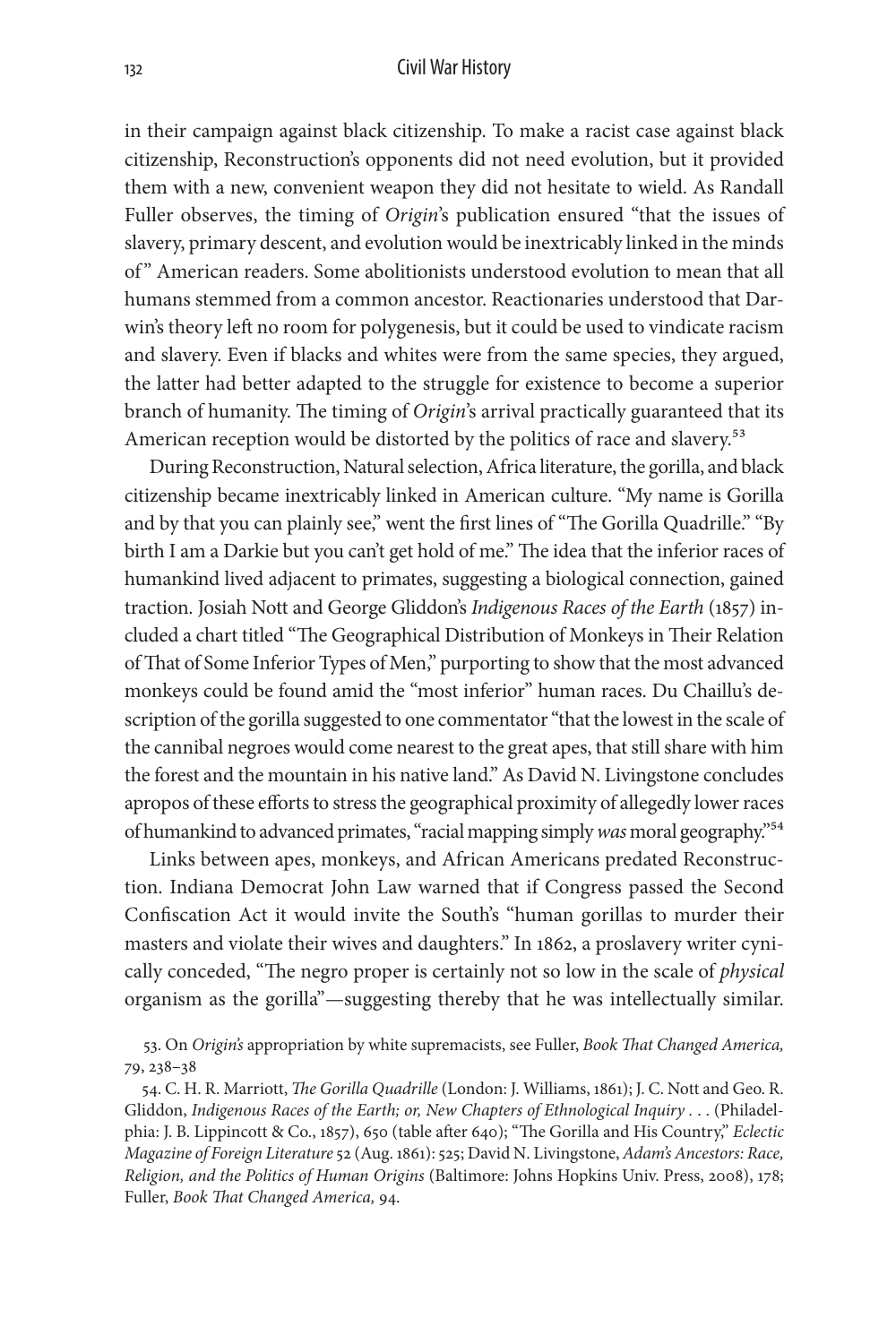*DeBow's,* which often took an unsentimental approach to defending slavery, argued that Africans were "as fit for the enjoyment of liberty as an ape or gorilla." On the other end of the ideological divide, unionists who wanted to discredit the secession movement charged that paternalism was a thin facade. White Southerners, they charged, really saw their slaves as little better than apes. An Indiana Republican warned that should the Confederacy prevail it would reopen the slave trade and force the United States to "join the Southerners, in declaring that the negro is only a kind of hairless gorilla." Until the Civil War, links between blacks and apes remained the exception, however. White Southerners preferred to speak of their slaves as a childlike race requiring Christian stewardship. But when confronted with emancipation, black men eagerly donning the blue, and the threat of black citizenship and suffrage, they dropped the pretense. White Southerners and their allies became quite willing to argue that African Americans were little more than "hairless gorillas"—and perhaps a good deal less.55

Radical Reconstruction's critics had no interest in the serious study of the gorilla and its implications for "the place of humanity in a divinely ordered universe." They were solely interested in exploiting the scientific literature to support their argument that black people were little evolved above gorillas and other apes. Reactionaries' utilitarian mindset produced invective that was at once incoherent, apocalyptic, and effective. In 1866, one writer even misrepresented Huxley in support of arguments against black citizenship. The "irrefutable truth of science" taught that humans were divided into different species, he or she maintained—a position with which Huxley had no sympathy. The author admitted that Africans were human but noted the "remarkable fact that the negro is the only type of man which bears close likeness to the great apes." Opponents of black citizenship made this argument constantly. Georges Clemenceau, reporting for the Parisian daily *Temps,* observed that "any Democrat who did not manage to hint in his speech that the negro is a degenerate gorilla, would be considered lacking in enthusiasm." The absurdity of giving civic responsibility to "a lot of wild men, whose intelligence is no higher than that of the animals," Clemenceau reported, "is the theme of all the Democratic speeches."56

55. Law quoted in James Oakes, *Freedom National: The Destruction of Slavery in the United States, 1861–1865* (New York: W. W. Norton, 2013), 240; T. W. MacMahon, *Cause and Contrast: An Essay on the American Crisis* (Richmond: West & Johnson, 1862), 50; "Delusions of Fanaticism," *De Bow's Review,* July 1860, 48; "The Cotton States," *Daily Wabash Express* (Terre Haute, IN), Nov. 20, 1861.

56. Conniff, *Species Seekers,* 238; "Ape-Like Tribes of Men," *Old Guard* 4 (Sept. 1866), 558, 561. "The Gorilla and the Negro," *Athenaeum* 1743 (Mar 23, 1861): 395–96; Georges Clemenceau, *American Reconstruction, 1865–1780, and the Impeachment of President Johnson,* ed. Fernand Baldensperger, trans. Margaret Mac Vegh (New York: Lincoln Mac Veagh & Dial Press, 1928), 131.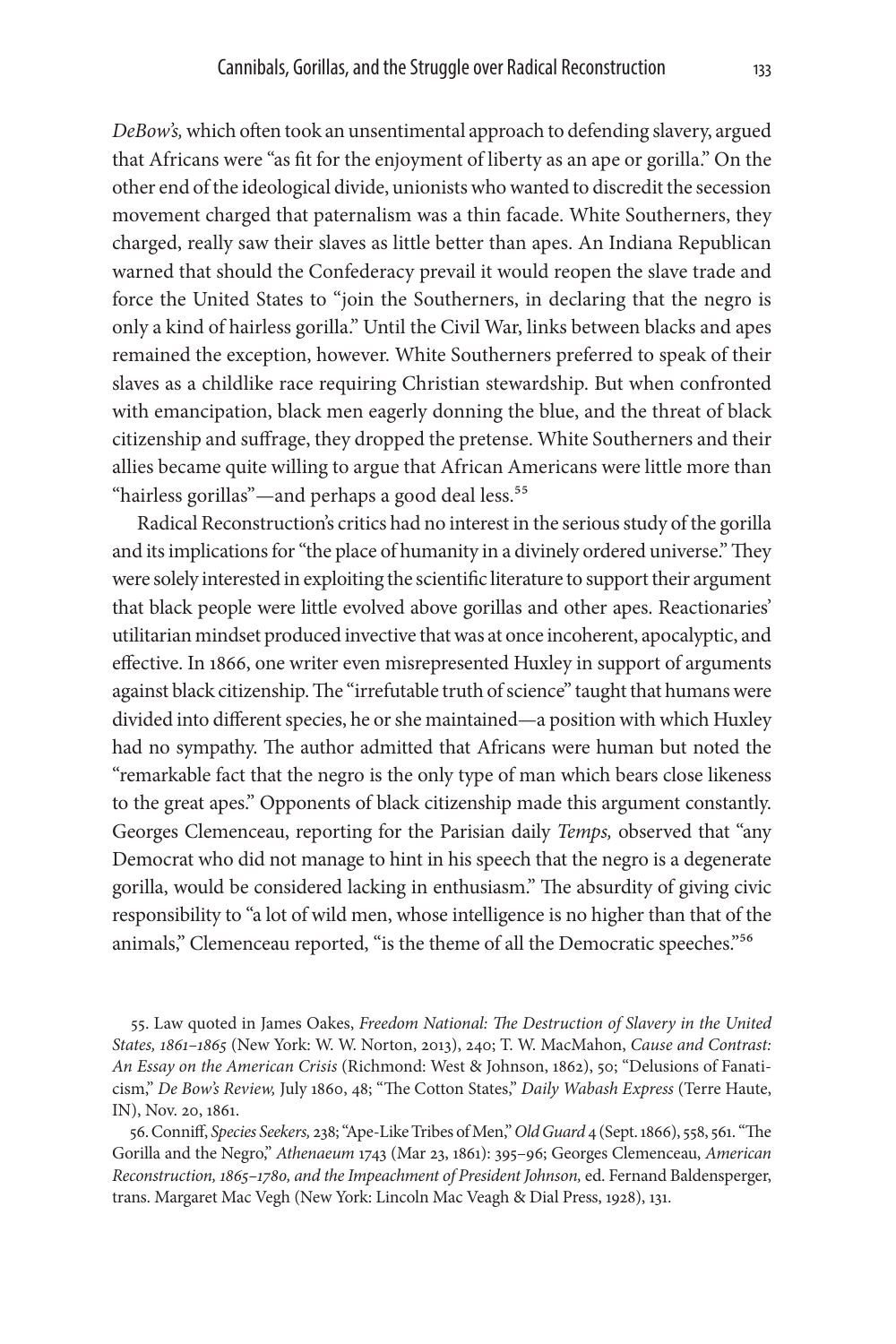A few years later, the *Old Guard* pivoted to ascribe Republican policies to "the most stealthy and the most fatal of all modern theories"—the evolutionary thought of Darwin and Huxley. Radicals' "mischievous determination to make the negro an equal partner in the government" stemmed from an "infidel politics and theology" that rejected the scientific authority of polygenesis. "Those whom God made *unlike,* let no man attempt to make *alike,*" they pleaded. At stake in arguments about emancipation, citizenship and suffrage for black Americans was nothing less than "the death of our civilization." The scale of the crisis confronting white Southerners compelled them and their Northern allies to intensify efforts to characterize African Americans as bloodthirsty gorillas in human form. A Democratic writer in Kentucky set the tone in lashing out against emancipation: Europeans had found Africans "feasting upon the scorched flesh, and drinking the warm blood of his brother." Bondage had provided the necessary restraints against their savage natures. "All that the negro is above the gorilla, he owes to slavery," he or she concluded. And now the Union had unleashed the gorilla.<sup>57</sup>

Linking African Americans to gorillas served multiple purposes. It invoked the specter of ferocious violence and sexual mayhem commonly, and mistakenly, attributed to them.<sup>58</sup> An Ohio Democrat claimed in 1867 that the strongman in charge of Port au Prince required white women to give obeisance to "his ebony highness." They complied, he maintained, because they lived in fear that "brutal naked savages"—as little above "the status of the gorilla as anything of the genus homo discovered by du Chaillu in Equatorial Africa"—would be loosed upon them should they refuse. If Republicans proceeded on their reckless course, the South would be in for the same fate. Heather Cox Richardson observes that "the image of an uneducated mass of African-American voters pillaging society was one of the most powerful ones of the postwar years." Although she means to suggest that Southerners sought to paint blacks as ciphers, "plotting to confiscate the wealth of their betters through government aid," reactionaries drew a comprehensive picture of black Americans unsuited to the responsibilities of citizenship. Emancipation unleashed African Americans' innate qualities, which combined an aversion to labor with a propensity for savage violence.<sup>59</sup>

Essential to this vision of a Southern dystopia was the argument that empowered

<sup>57. &</sup>quot;Darwinism and Beecherism," *Old Guard* 8 (Jan. 1870): 44–45; "Fanaticism," *Dollar Weekly Bulletin* (Maysville, KY), Mar. 17, 1864.

<sup>58.</sup> Mark Wahlgren Summers, *A Dangerous Stir: Fear, Paranoia, and the Making of Reconstruction* (Chapel Hill: Univ. of North Carolina Press, 2009), 49–68.

<sup>59. &</sup>quot;Negro Supremacy in Hayti—Salnave a Specimen Brick," *Daily Ohio Statesman* (Columbus), Dec. 30, 1867; Heather Cox Richardson, *The Death of Reconstruction: Race, Labor, and Politics in the Post–Civil War North, 1865–1901* (Cambridge, MA: Harvard Univ. Press, 2001), 118.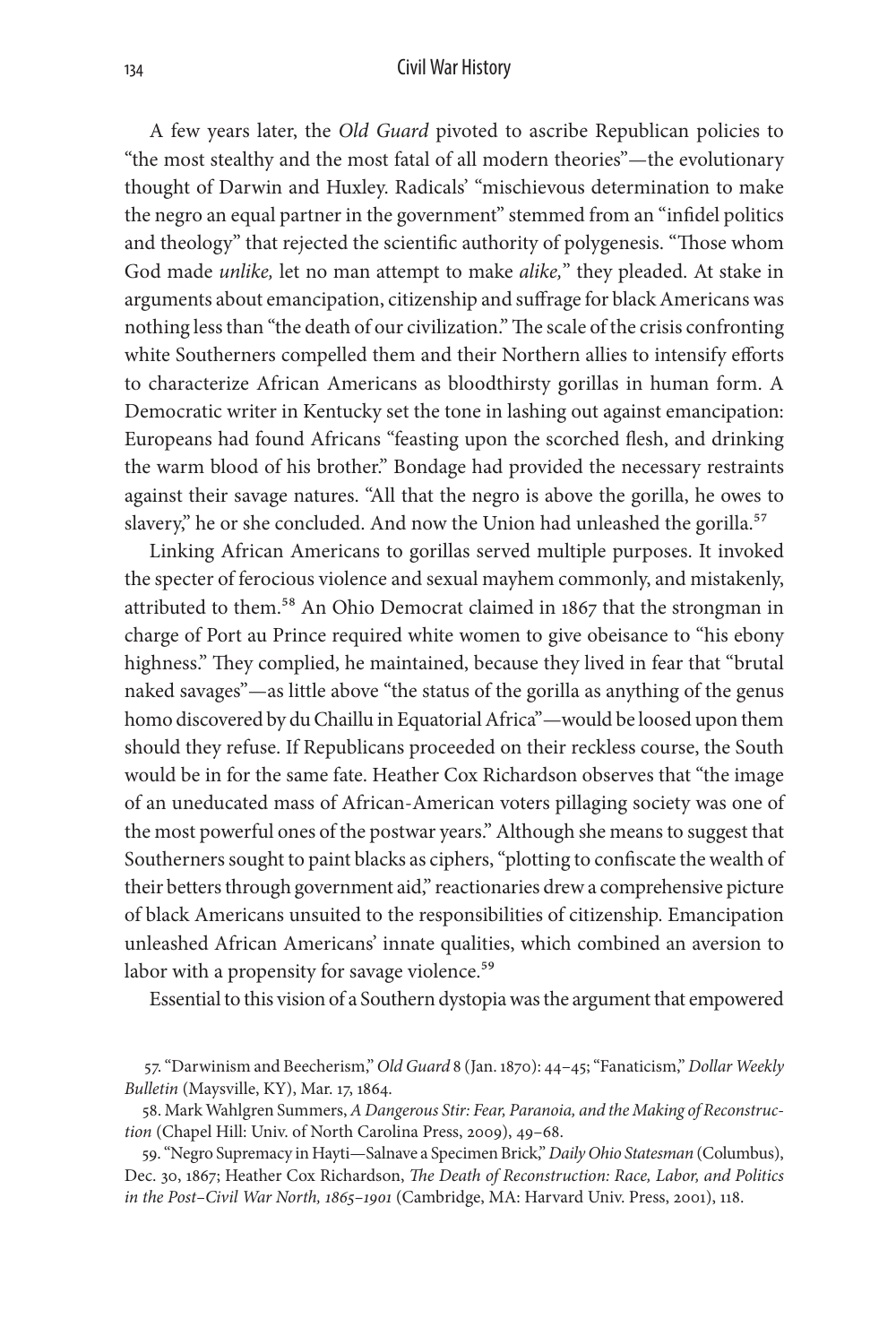blacks would convert the South into an economic wasteland. Explorers observed that sub-Saharan Africa was bereft not only of great contemporary civilizations but any relics indicating that any had existed in the past. Africans, in short, were incapable of rising above barbarism on their own. Du Chaillu noted that he had failed to discover "ruins or remains of buildings to show that the negro was formerly more elevated than he is now." This argument did not require linking Africans to gorillas or other apes but, as Clemenceau suggested, the connection had become reflexive among Reconstruction's critics. As a Georgian maintained, explorers were unanimous in concluding that Africans had never "built a city, never bridged a river, never made the smallest discovery having any tendency to widen the little space that separates him from the gorilla." Frances Butler found this a compelling explanation for the lack of cooperation she received from the freed slaves on her father's St. Simon's Island plantations. Africans had "no past history, no monuments, no literature, never advance or improve," she reflected. Now, without the civilizing influence of slavery, the freedpeoples' African natures had revived. That was why they were "going steadily backwards, morally, intellectually, and physically."60

Associating Africans, African Americans, and gorillas linked Darwin's controversial theory, widely connected with irreligion, to Republican policies. It stigmatized Republican efforts to establish racial equality as a perversion of the natural order. The Mistik Krewe's 1873 Mardi Gras parade did both of these. The Krewe chose as its theme "Missing Links to Darwin's Origin of Species." The parade pulled no punches on black Louisianans, portraying them, as Reid Mitchell describes, as "the Missing Link himself, half-human, half-gorilla, playing a banjo and wearing a pink collar." Most Southerners who linked African Americans with gorillas employed this kind of ridicule. It was at once lighthearted and mean-spirited. It was effective shorthand prejudice—it assembled the elements of postemancipation white Southern racism into a simple, easy-to-understand image. It succinctly conveyed the message that black political power was grotesque and immoral. Thus, a Louisiana conservative characterized the state convention that produced the progressive constitution of 1868 as "a nigger gorilla, ape, monkey and chimpanzee menagerie exhibition." Conservatives were especially fond of describing black elected officials as gorillas. One said that Robert Elliott, elected in 1870 to Preston Brooks's old seat for the Forty-second Congress, "would pass as a connecting link between a gorilla and a pure negro." Another identified I. J. Moody, a leader in the black population in the Macon, Georgia, area, as a "Congo gorilla." The point was to portray Africans as

<sup>60. &</sup>quot;Equatorial Africa," *New York World,* May 15, 1867; "The Nigger Question and the Republican Party," *Macon (GA) Weekly Telegraph,* Nov. 8, 1867; Frances Butler Leigh, *Ten Years on a Georgia Plantation since the War* (London: Richard Bentley & Son, 1883), 147.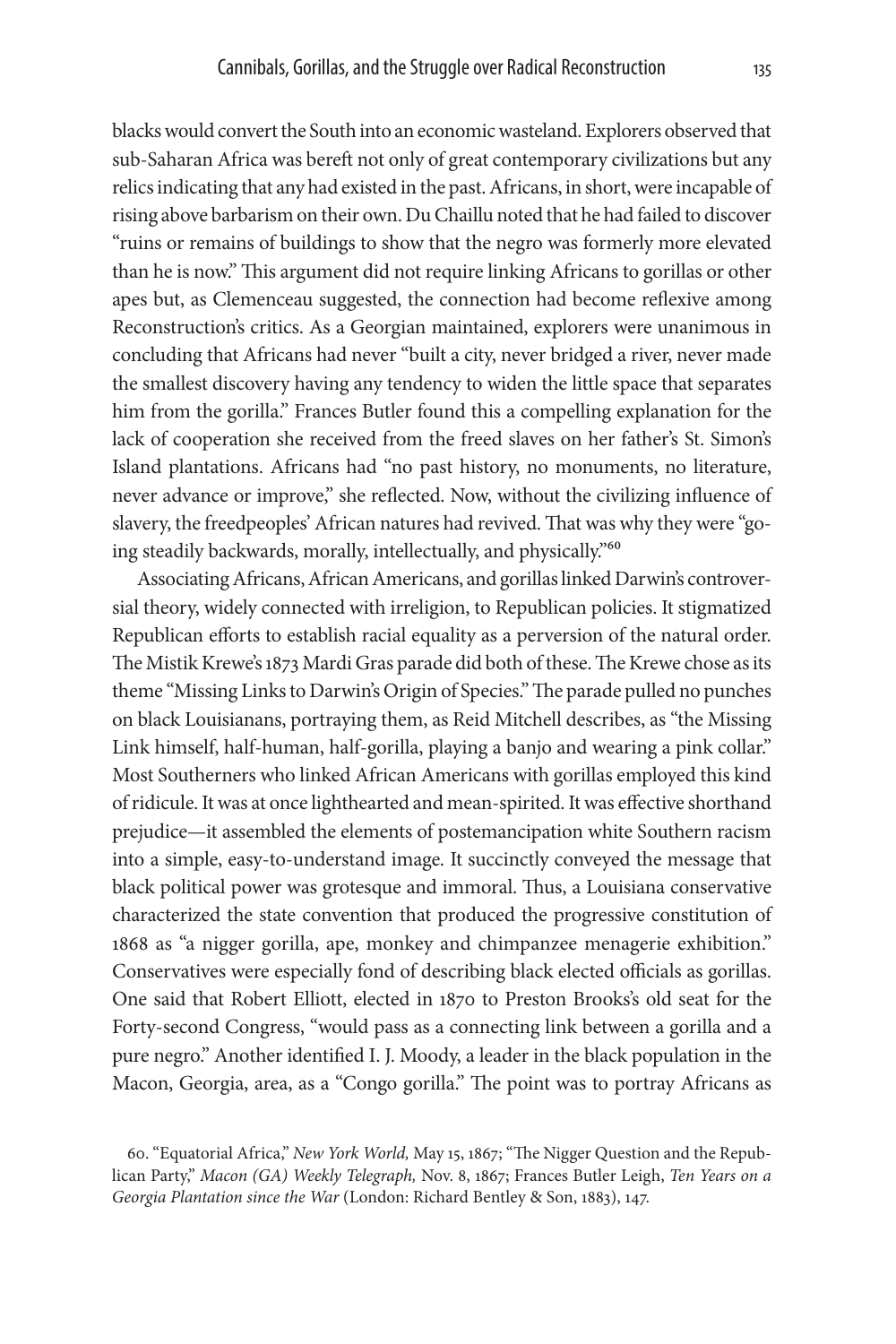so low on the scale of human development that to grant them any level of political power would be to commit a grave crime against religion and nature.<sup>61</sup>

African Americans and their allies recognized the force of this attack and fought back. By the mid 1870s, though, the sympathetic portrayal of African character and intellect advanced by Livingstone and his cohort had been overtaken by the newer, overwhelmingly negative depiction. The most aggressive counterattacks occurred in the 1860s, when both Northern sympathy for African Americans and the favorable image of Africans were at their apogee. Pushing back against the argument that black Americans were essentially Africans, a Northern Methodist insisted not just that the "negro is a native-born American" but that he was "loyal, progressive, republican, Protestant." They deserved the vote far more than disloyal whites and Irish immigrants, who stood for "slavery, retrogression, drunkenness, mobocracy, and disloyalty." Writing almost a year after Appomattox, a Pennsylvania writer argued that black military service had disproven Richard Burton's "flippant" view of Africans and demonstrated that his opinions provided no insight into "the vexed question which now agitates our country." Contra Burton, he or she argued, "The essential traits of humanity are found in the negro in a manner to exact from our race a respect for the fundamental rights of these African populations." Another American, reflecting on the common assumption that Africans, like other "primitive" peoples, were destined to wilt in the face of European expansion, pointed out that they had demonstrated the "power . . . [of] withstanding the crushing influence of servitude and incredible hardship." They were survivors. Had not the ancestors of Anglo-Americans once wandered "through the thick woods of Germany" in animal skins, wielding bows and arrows? African peoples' endurance in both hemispheres pointed to "important events in the future history of that race," he or she predicted.<sup>62</sup>

The force of the reactionary attack on black citizenship put progressives onto the defensive, forcing them to address the ridiculous but rampant connections between Africans and apes—thereby calling more attention to those very charges. Reactionaries were allowed set the terms of the debate. Republicans found themselves arguing over cannibals, human sacrifice, and gorillas. Desperately summoning the authority of the sainted Livingstone against black Americans' doubters, one New

61. Reid Mitchell, *All on a Mardi Gras Day: Episodes in the History of New Orleans Carnival*  (Cambridge, MA: Harvard Univ. Press, 1995), 65; "Letter From New Orleans," *Memphis (TN) Daily Avalanche,* Jan. 24, 1868, p; "The Negro Representatives," *Columbus (GA) Daily Enquirer,* Mar. 12, 1871; "The Georgia Press," *Macon (GA) Weekly Telegraph,* Nov. 19, 1872.

62. "Quarterly Book Table," review of *The Negro Problem Solved, Methodist Quarterly Review* 47, 4th ser., 17 (Jan. 1865): 154–55; "A French View of the Negro" (from the Round Table)," *Elk Advocate* (Ridgway, PA), Apr. 9, 1866; "Openings for Christian Effort in Central Africa," *New Englander* 26 (July 1867): 432.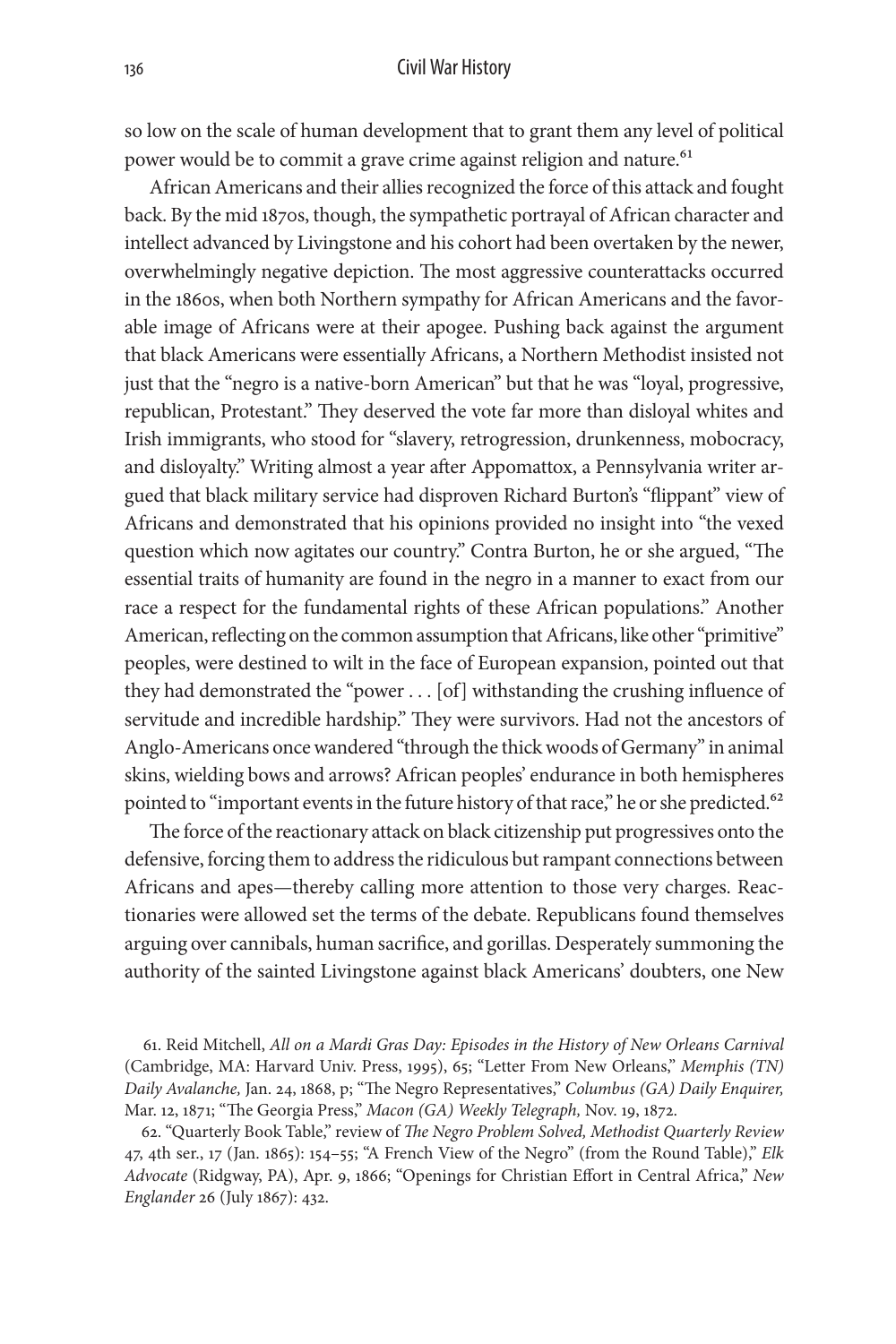Englander reminded Americans that he "believes fully in the capacity of the negro; and anticipates for him a glowing future. He sees in him no immature man; no higher type of an ape, a race midway between monkey and man." In a wide-ranging review of the new strain of deeply racist travel accounts of the 1860s and 1870s whose collective view of Africans was that they were "a hopeless race of savages for whom there is no prospect of civilization"—the author noted that travelers like Winwood Reade and Richard Burton "think it is as foolish to try to Christianize the African tribes as to attempt to civilize the gorilla." Like so many Northerners counterattacking against the reactionary onslaught, he or she hearkened back to the 1850s, to Livingstone, Wilson, and Bowen—missionaries, they noted—who had lived for extended periods among Africans, knew their languages, and whose optimistic assessment of their moral and intellectual potential was rooted not only in a hopeful, millennial state of mind but in real knowledge of African societies.<sup>63</sup>

The benevolent and reformist perspective so emblematic of the antebellum period, insisting that Africa was on the cusp of integrating into the European world, seems to have been losing its grip on Americans after the Civil War. Clearly, many Americans held on to the older, more optimistic orientation.<sup>64</sup> The conservative attack on African intellect and character, after all, provoked a vigorous response. But it lacked the ruthlessness of the attack on black capacity, which had the authority of new works on Africa to sustain it. The critique of Africans and African Americans, like the new generation of travel literature, was remarkable for its utter absence of sentiment. Lindley Spring wrote *The Negro at Home* to show that any movement toward civic equality between blacks and whites would constitute a "monstrous crime against nature and humanity." He claimed benevolent motives; he wrote in no "spirit of hostility to the negro. We are sorry for him." The rest of the book gave the lie to that assertion. Chapter after chapter documented Africans' intractable barbarity—"Filthy, Naked, and Beastly in all his Ways," as one subheading put it. The African race had never led humankind in anything, "except it be evil." Spring urged Americans to make no mistake: black Americans were Africans. "Once a Negro always a Negro." Likewise, in *The Negroes of Negroland* Hinton Rowan Helper opposed "the revolutionary and destructive measures" of Radical Republicanism by compiling hundreds of quotations, chiefly from travelers—including Bowen, Wilson, and Livingstone—designed to document

<sup>63. &</sup>quot;Dr. Livingstone's Explorations in South Africa," *Congregationalist and Recorder* (Boston), June 14, 1867; "Africa and the Africans," 160-62.

<sup>64.</sup> Louis Menand, *The Metaphysical Club: A Story of Ideas in America* (New York: Farrar, Straus & Giroux, 2001), x–xi; Fuller, *Book That Changed America,* 235–36. But see Frances M. Clarke, *War Stories: Suffering and Sacrifice in the Civil War North* (Chicago: Univ. of Chicago Press, 2011).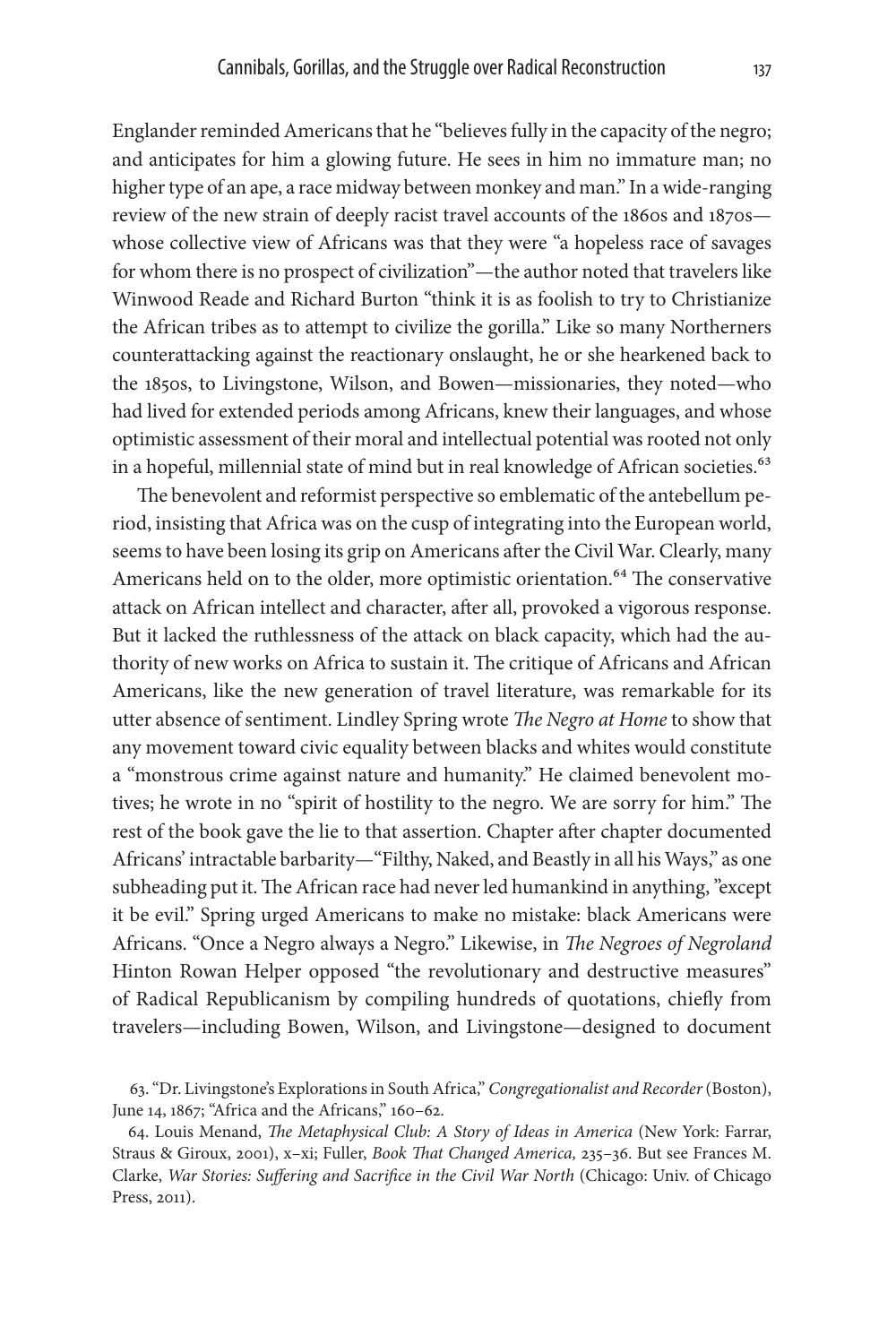the "crime-stained blackness of the negro." Chapters included "Mumbo Jumbo in Negroland," "Human Butcheries, and Human Sacrifices in Negroland," and, of course, "Cannibalism in Negroland." Helper alluded not once to the positive qualities of Africans to which even proslavery writers made token reference.<sup>65</sup>

The rage and unanimity that Democrats displayed in opposing any movement toward political rights for the freedpeople contrasted starkly with Republicans' ambivalence. Even abolitionist stalwarts like Samuel Gridley Howe and Charles Sumner accepted demeaning stereotypes of black people that caused them to doubt their capacity to participate fully in American civic life.<sup>66</sup> And, of course, moderate Republicans and Democrats harbored far graver reservations. In the late 1860s, even radical-leaning Northerners and Republican-leaning outlets like the *Tribune* and the *Nation* began to express reservations about the prospects for Reconstruction. The new spate of African travel accounts further undermined Northern resolve. Southern and conservative leaders immediately recognized the potential of these sources and swiftly appropriated them to combat the progress of black political power. The benevolent, missionary-oriented accounts of the 1850s had shaken the racist consensus in the North, and the performance of African American soldiers and sailors had further undermined it. A united Republican Party led by Lincoln might have pursued a vigorous policy to guarantee "basic rights, citizenship, and political participation for former slaves"—and forced white Southerners to accept it.<sup>67</sup> The potential was there for a reimagining of race among a significant, but still limited, portion of the Northern public. But the accounts by Burton, du Chaillu, and others provided cultural reinforcement to political reaction. Together, they helped halt and eventually reverse progress toward equality.<sup>68</sup>

65. Lindley Spring, *The Negro at Home: An Inquiry after His Capacity for Self-Government and the Government of Whites . . .* (New York: Published by the Author, 1868), 233, 236. viii, ix; Hinton Rowan Helper, *The Negroes in Negroland; the Negroes in America; and Negroes Generally . . .* (New York: G. W. Carleton, 1868), viii–ix.

66. Matthew Furrow, "Samuel Gridley Howe, the Black Population of Canada West, and the Racial Ideology of the 'Blueprint for Radical Reconstruction,'" *Journal of American History* 97 (Sept. 2010): 344–70; Nicholas Guyatt, "America's Conservatory: Race, Reconstruction, and the Santo Domingo Debate," *Journal of American History* 97 (Mar. 2011): 974–1000.

67. LaWanda Cox, "Reflections on the Limits of the Possible," in *Freedom, Racism, and Reconstruction: Collected Writings of LaWanda Cox,* ed. Donald G. Neiman (Athens: Univ. of Georgia Press, 1997), 243.

68. James M. McPherson, "Reconstruction: A Revolution Manqué," in *Conflict and Consensus in Early American History,* ed. Allen F. Davis and Harold D. Woodman (Lexington, MA: Heath, 1976), 422–25; Eric Foner, *Reconstruction: America's Unfinished Revolution, 1863–1877* (New York: Harper & Row, 1998), 524–34; Stanley, *Loyal West;* Jean H. Baker, "Defining Postwar Republicanism: Congressional Republicans and the Boundaries of Citizenship," in Engs and Miller, *Birth of the Grand Old Party,* 131–41.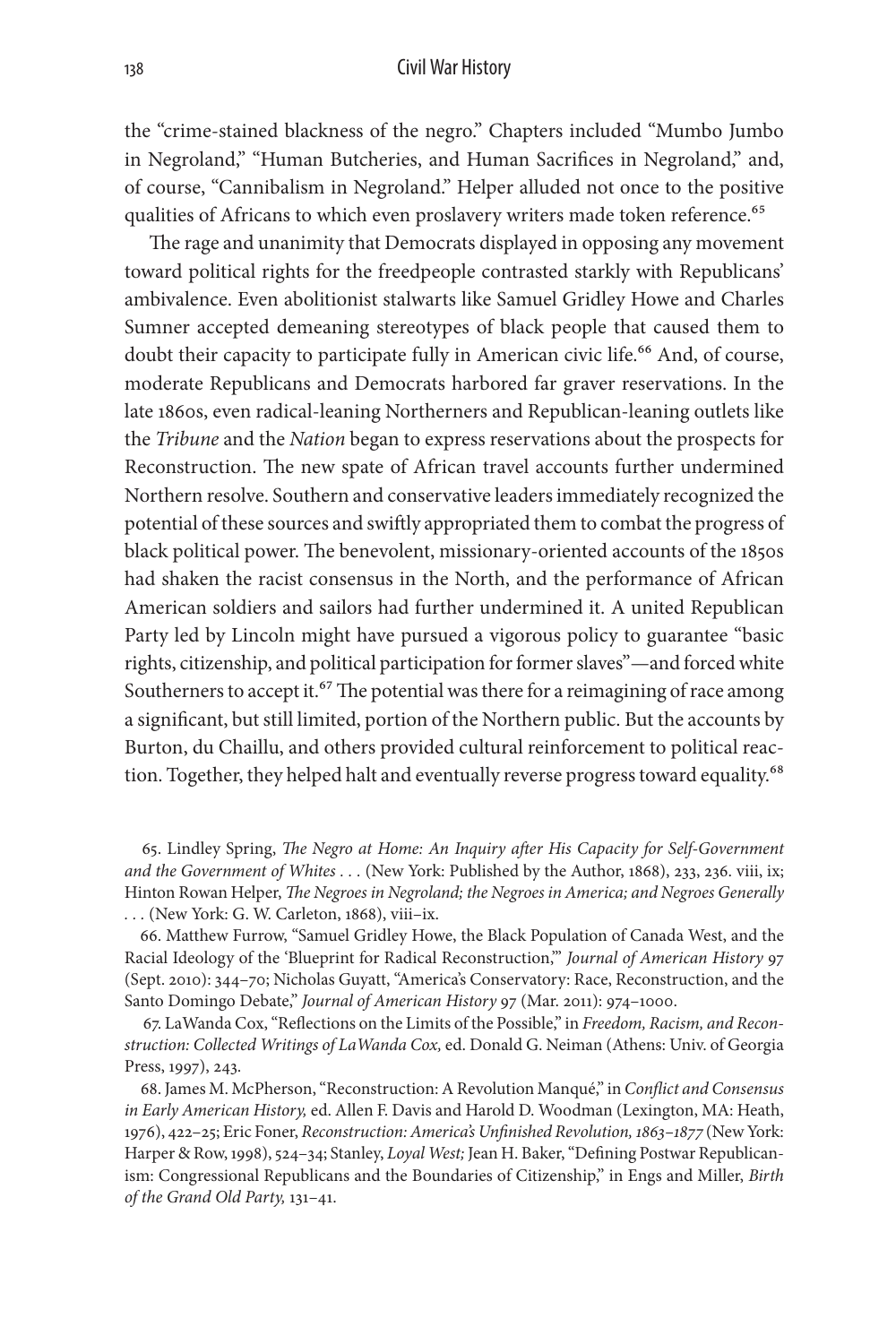Northerners' stunned responses to the travel accounts of the 1850s, presenting them with humanizing accounts of African peoples for which they were completely unprepared, invites a reexamination of the question of Republican overreach during Reconstruction—what LaWanda Cox called "the limits of the possible." The openness some Northerners voiced to reconsidering their prejudices toward African people combined with the lessons taken from black military service to create the conditions for a reexamination of assumptions about African peoples in the Old and New Worlds. Eric Foner warns against giving into the temptation to use "racism as a deus ex machina that independently explains the course of events and Reconstruction's demise." As Northerners' responses to the works of Livingstone, Barth, and others show, racism was not a fixed quality in the Civil War North; as deep and pervasive as it undoubtedly was, it proved vulnerable to new information and shifting sentiments. Racial attitudes softened among a significant portion of the Northern population; states liberalized laws about black migration, jury service, and voting. Mindsets changed; policies—like suffrage—completely unthinkable to Republicans in 1860 had become accepted as a matter of course in a few years. Republican efforts to inaugurate a new, more liberal model of race relations rested on a firm foundation provided by black military service and sympathetic, authoritative accounts of African peoples. Racism did not doom Radical Reconstruction to failure.<sup>69</sup>

And yet, there can be no doubt that racism contributed to that failure. Rather than finishing the work that had been done before and during the Civil War to transform Northern racial attitudes, Republicans allowed reactionaries to set the terms of the debate about black citizenship. Their opponents did not make that mistake. They seized on the travel accounts of the 1860s and '70s, which, they recognized, enabled them to rebrand popular certainties about African savagery as new knowledge provided by explorers and cutting-edge science. The missionaryexplorers of the 1850s did not receive the reinforcement they desperately needed to change Anglo-American attitudes toward Africans. Moreover, the racism Reconstruction's enemies wielded so effectively was a far cry from antebellum "romantic racialism." It was a post-Darwinian prejudice infused with the scientific hubris to deny the very humanity of African people by linking them to gorillas and monkeys. In the 1850s and '60s, many observers insisted that the simultaneous occurrences of explorers' opening of Africa and the destruction of slavery in the United States could not be a coincidence but, rather, divine providence. Both promised a bright

<sup>69.</sup> Cox, "Reflections"; Foner, *Reconstruction,* xxiv. Works that foreground race in dooming Radical Reconstruction to failure include Escott, *"What Shall We Do with the Negro?"* 226–45, and Fred Kaplan, *Lincoln and the Abolitionists: John Quincy Adams, Slavery, and the Civil War* (New York: Harper, 2017).